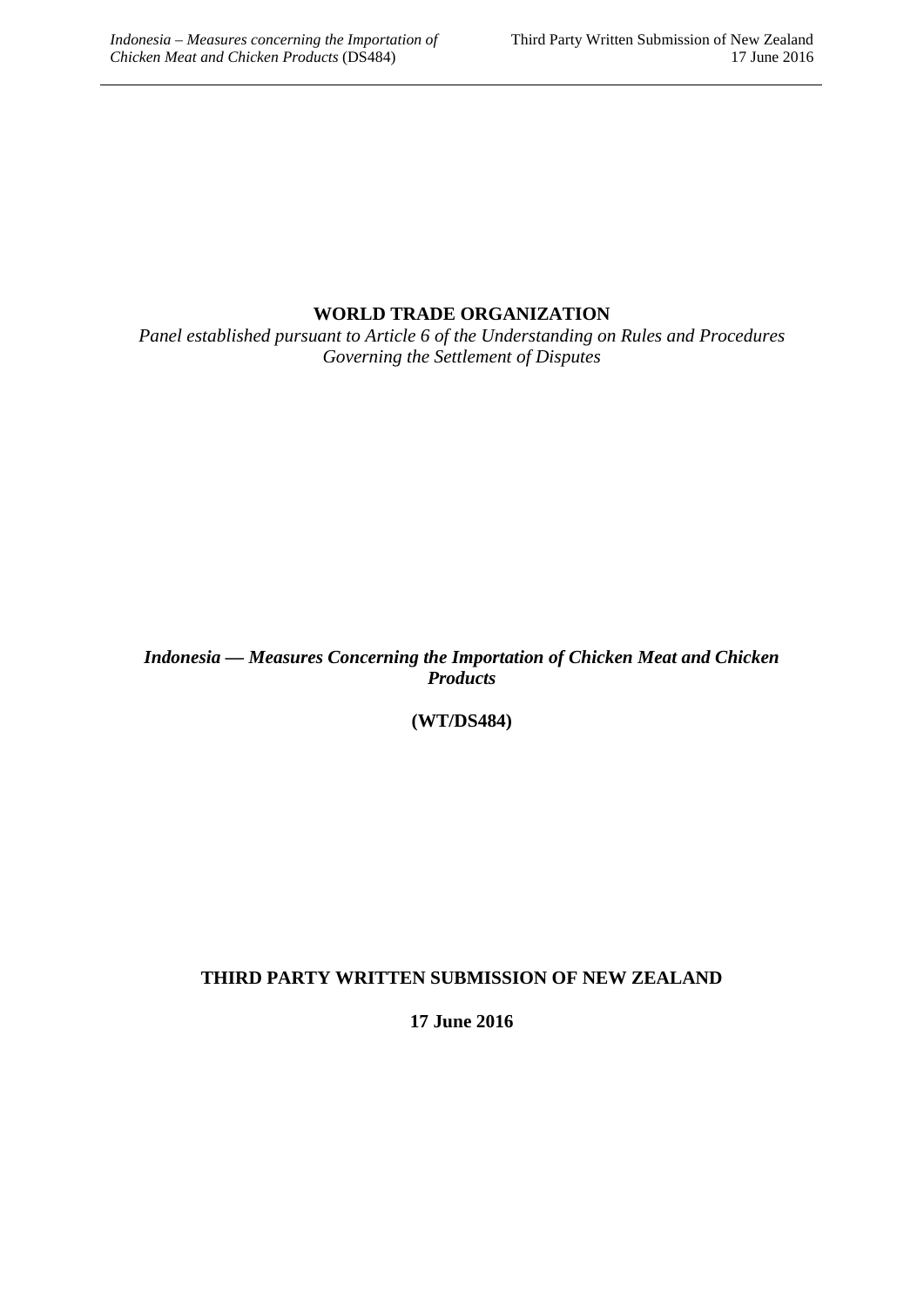### **TABLE OF CONTENTS**

|      |                                                                                                                              |                   | <b>INTRODUCTION</b>                                                                | 1              |
|------|------------------------------------------------------------------------------------------------------------------------------|-------------------|------------------------------------------------------------------------------------|----------------|
| I.   |                                                                                                                              |                   | <b>RELATIONSHIP BETWEEN THIS DISPUTE AND DS477/DS478</b>                           | $\overline{2}$ |
| П.   | PROHIBITIONS AND RESTRICTIONS ON THE IMPORTATION OF<br>ANIMAL PRODUCTS INCLUDING CHICKEN MEAT AND CHICKEN<br><b>PRODUCTS</b> |                   |                                                                                    |                |
|      |                                                                                                                              |                   |                                                                                    | 3              |
|      | 1.<br>2.                                                                                                                     |                   | Indonesia's framework legislation for imports of animal products  4                |                |
|      |                                                                                                                              |                   | Certain individual measures affecting the importation of chicken meat and other    |                |
|      |                                                                                                                              | (a)               |                                                                                    |                |
|      |                                                                                                                              | (i)               |                                                                                    |                |
|      |                                                                                                                              | (ii)              |                                                                                    |                |
|      |                                                                                                                              | (b)               | Restrictions on use, sale and distribution of imported animal products 6           |                |
|      |                                                                                                                              | (i)               |                                                                                    |                |
|      |                                                                                                                              | (ii)              |                                                                                    |                |
|      |                                                                                                                              |                   |                                                                                    |                |
|      |                                                                                                                              | (c)               |                                                                                    |                |
|      |                                                                                                                              | (i)               |                                                                                    |                |
|      |                                                                                                                              | (i)               |                                                                                    |                |
|      |                                                                                                                              |                   |                                                                                    |                |
|      |                                                                                                                              | (d)               |                                                                                    |                |
|      |                                                                                                                              | (i)               |                                                                                    |                |
|      |                                                                                                                              | (ii)              |                                                                                    |                |
|      | $\mathfrak{Z}$ .                                                                                                             |                   | Indonesia's general prohibition on the importation of animals and animal products  |                |
|      |                                                                                                                              | (a)               | The existence of an overarching measure, or "general prohibition" on               |                |
|      |                                                                                                                              | (b)               |                                                                                    |                |
|      | 4.                                                                                                                           |                   |                                                                                    |                |
| III. |                                                                                                                              |                   | <b>LEGAL ISSUES RAISED IN INDONESIA'S FIRST WRITTEN</b><br><b>SUBMISSION</b>       | 14             |
|      | 1.                                                                                                                           |                   | Relationship between Article XI:1 of the GATT 1994 and Article 4.2 of the          |                |
|      | 2.                                                                                                                           |                   | Relationship between Article 4.2 of the Agreement on Agriculture and Article XX of |                |
|      |                                                                                                                              | <b>CONCLUSION</b> |                                                                                    | 16             |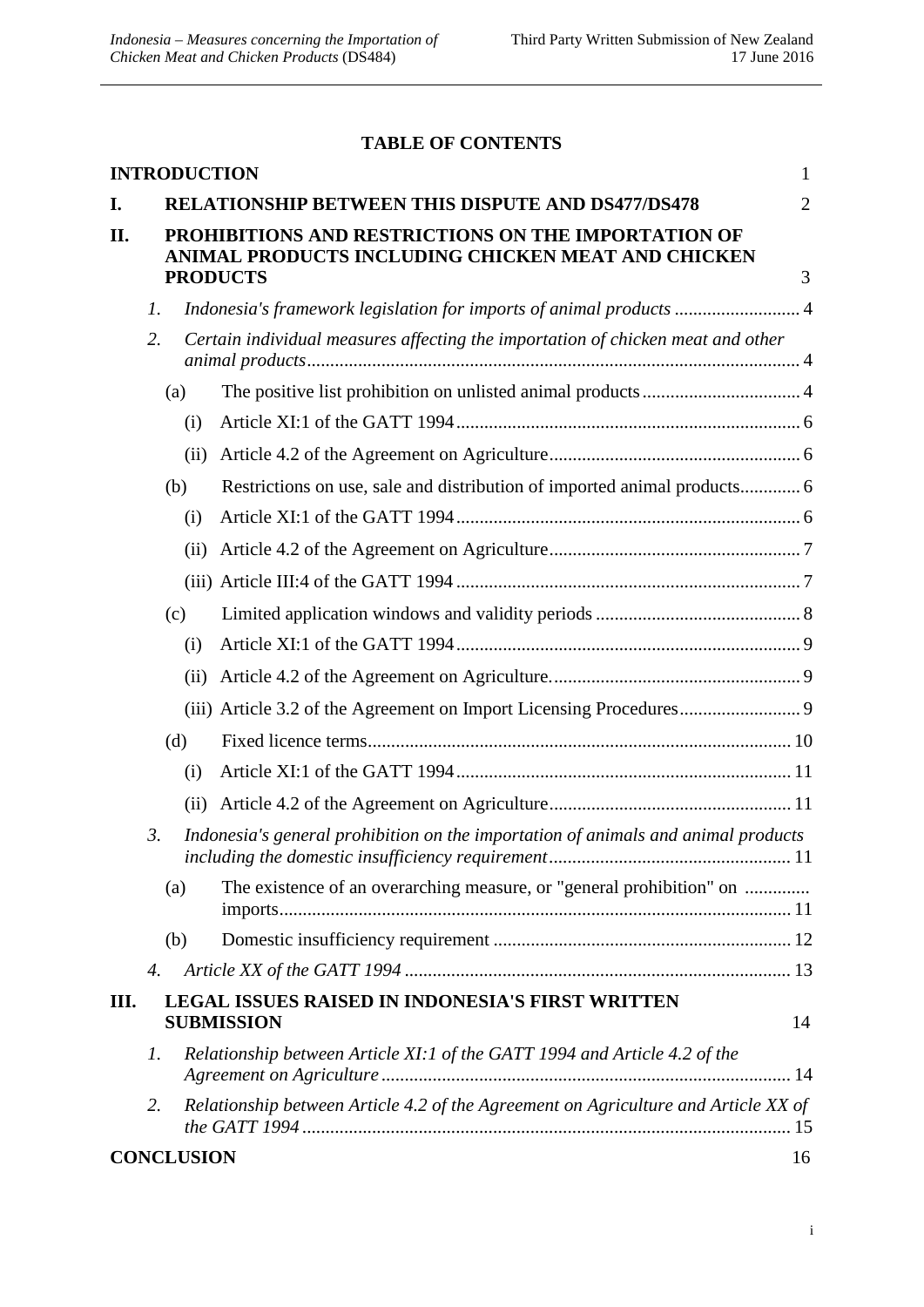### **TABLE OF CASES CITED IN THIS SUBMISSION**

| <b>Short Title</b>                 | <b>Full Case Title and Citation</b>                                                                  |
|------------------------------------|------------------------------------------------------------------------------------------------------|
| <b>Argentina - Import Measures</b> | Panel Reports, Argentina - Measures Affecting the                                                    |
|                                    | Importation of Goods, WT/DS438/R and Add.1 /                                                         |
|                                    | WT/DS444/R and Add.1 / WT/DS445/R and Add.1,                                                         |
|                                    | adopted 26 January 2015, as modified (WT/DS438/R) and                                                |
|                                    | upheld (WT/DS444/R / WT/DS445/R) by Appellate Body                                                   |
|                                    | Reports WT/DS438/AB/R / WT/DS444/AB/R /                                                              |
|                                    | WT/DS445/AB/R                                                                                        |
| <b>Brazil</b> - Retreaded Tyres    | Panel Report, Brazil - Measures Affecting Imports of                                                 |
|                                    | Retreaded Tyres, WT/DS332/R, adopted 17 December                                                     |
|                                    | 2007, as modified by Appellate Body Report                                                           |
|                                    | WT/DS332/AB/R, DSR 2007:V, p. 1649                                                                   |
| Canada - Autos                     | Panel Report, Canada - Certain Measures Affecting the                                                |
|                                    | Automotive Industry, WT/DS139/R, WT/DS142/R,                                                         |
|                                    | adopted 19 June 2000, as modified by Appellate Body                                                  |
|                                    | Report WT/DS139/AB/R, WT/DS142/AB/R,<br>DSR 2000: VII, p. 3043                                       |
| Canada - Wheat Exports and         | Panel Report, Canada - Measures Relating to Exports of                                               |
| <b>Grain Imports</b>               | Wheat and Treatment of Imported Grain, WT/DS276/R,                                                   |
|                                    | adopted 27 September 2004, upheld by Appellate Body                                                  |
|                                    | Report WT/DS276/AB/R, DSR 2004:VI, p. 2817                                                           |
| Chile - Price Band System          | Appellate Body Report, Chile - Price Band System and                                                 |
|                                    | Safeguard Measures Relating to Certain Agricultural                                                  |
|                                    | Products, WT/DS207/AB/R, adopted 23 October 2002,                                                    |
|                                    | DSR 2002: VIII, p. 3045 (Corr.1, DSR 2006: XII, p. 5473)                                             |
| Chile – Price Band System          | Appellate Body Report, Chile - Price Band System and                                                 |
| $(Article 21.5 - Argentina)$       | Safeguard Measures Relating to Certain Agricultural                                                  |
|                                    | Products - Recourse to Article 21.5 of the DSU by                                                    |
|                                    | Argentina, WT/DS207/AB/RW, adopted 22 May 2007,                                                      |
|                                    | DSR 2007:II, p. 513                                                                                  |
| China - Auto Parts                 | Panel Reports, China - Measures Affecting Imports of                                                 |
|                                    | Automobile Parts, WT/DS339/R, Add.1 and Add.2 /                                                      |
|                                    | WT/DS340/R, Add.1 and Add.2 / WT/DS342/R, Add.1                                                      |
|                                    | and Add.2, adopted 12 January 2009, upheld                                                           |
|                                    | (WT/DS339/R) and as modified (WT/DS340/R /                                                           |
|                                    | WT/DS342/R) by Appellate Body Reports                                                                |
|                                    | WT/DS339/AB/R / WT/DS340/AB/R / WT/DS342/AB/R,                                                       |
|                                    | DSR 2009:I, p. 119                                                                                   |
| $China - Publications$ and         | Panel Report, China - Measures Affecting Trading Rights                                              |
| <b>Audiovisual Products</b>        | and Distribution Services for Certain Publications and                                               |
|                                    | Audiovisual Entertainment Products, WT/DS363/R and                                                   |
|                                    | Corr.1, adopted 19 January 2010, as modified by<br>Appellate Body Report WT/DS363/AB/R, DSR 2010:II, |
|                                    | p. 261                                                                                               |
|                                    |                                                                                                      |
|                                    |                                                                                                      |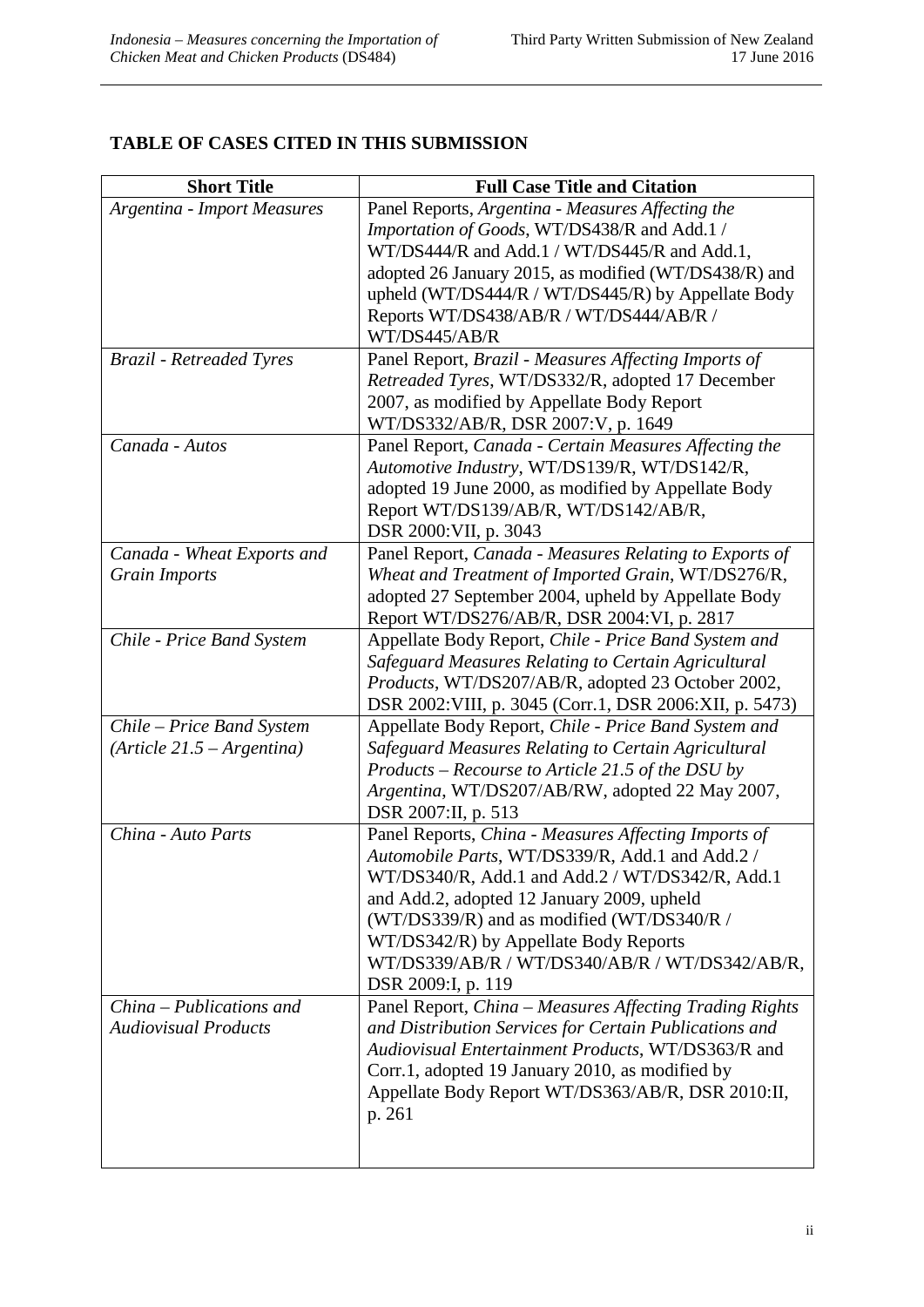| Colombia - Ports of Entry    | Panel Report, Colombia - Indicative Prices and             |
|------------------------------|------------------------------------------------------------|
|                              | Restrictions on Ports of Entry, WT/DS366/R and Corr.1,     |
|                              | adopted 20 May 2009, DSR 2009: VI, p. 2535                 |
| India - Autos                | Panel Report, India - Measures Affecting the Automotive    |
|                              | Sector, WT/DS146/R, WT/DS175/R, and Corr.1, adopted        |
|                              | 5 April 2002, DSR 2002: V, p. 1827                         |
| India - Quantitative         | Panel Report, India - Quantitative Restrictions on Imports |
| <b>Restrictions</b>          | of Agricultural, Textile and Industrial Products,          |
|                              | WT/DS90/R, adopted 22 September 1999, upheld by            |
|                              | Appellate Body Report WT/DS90/AB/R, DSR 1999:V,            |
|                              | p. 1799                                                    |
| Korea - Various Measures on  | Appellate Body Report, Korea - Measures Affecting          |
| <b>Beef</b>                  | Imports of Fresh, Chilled and Frozen Beef,                 |
|                              | WT/DS161/AB/R, WT/DS169/AB/R, adopted 10 January           |
|                              | 2001, DSR 2001:I, p. 5                                     |
| Korea - Various Measures on  | Panel Report, Korea - Measures Affecting Imports of        |
| <b>Beef</b>                  | Fresh, Chilled and Frozen Beef, WT/DS161/R,                |
|                              | WT/DS169/R, adopted 10 January 2001, as modified by        |
|                              | Appellate Body Report WT/DS161/AB/R,                       |
|                              | WT/DS169/AB/R, DSR 2001:I, p. 59                           |
| Peru - Agricultural Products | Appellate Body Report, Peru - Additional Duty on Imports   |
|                              | of Certain Agricultural Products, WT/DS457/AB/R and        |
|                              | Add.1, adopted 31 July 2015                                |
| Thailand - Cigarettes        | Panel Report, Thailand - Customs and Fiscal Measures on    |
| (Philippines)                | Cigarettes from the Philippines, WT/DS371/R, adopted       |
|                              | 15 July 2011, as modified by Appellate Body Report         |
|                              | WT/DS371/AB/R, DSR 2011:IV, p. 2299                        |
| Turkey -Rice                 | Panel Report, Turkey - Measures Affecting the              |
|                              | Importation of Rice, WT/DS334/R, adopted 22 October        |
|                              | 2007, DSR 2007: VI, p. 2151                                |
| $US - \text{Poultry}(China)$ | Panel Report, United States - Certain Measures Affecting   |
|                              | Imports of Poultry from China, WT/DS392/R, adopted 25      |
|                              | October 2010, DSR 2010: V, p. 1909                         |
| US - Wool Shirts and Blouses | Appellate Body Report, United States - Measure Affecting   |
|                              | Imports of Woven Wool Shirts and Blouses from India,       |
|                              | WT/DS33/AB/R, adopted 23 May 1997, and Corr.1, DSR         |
|                              | 1997:I, p. 323                                             |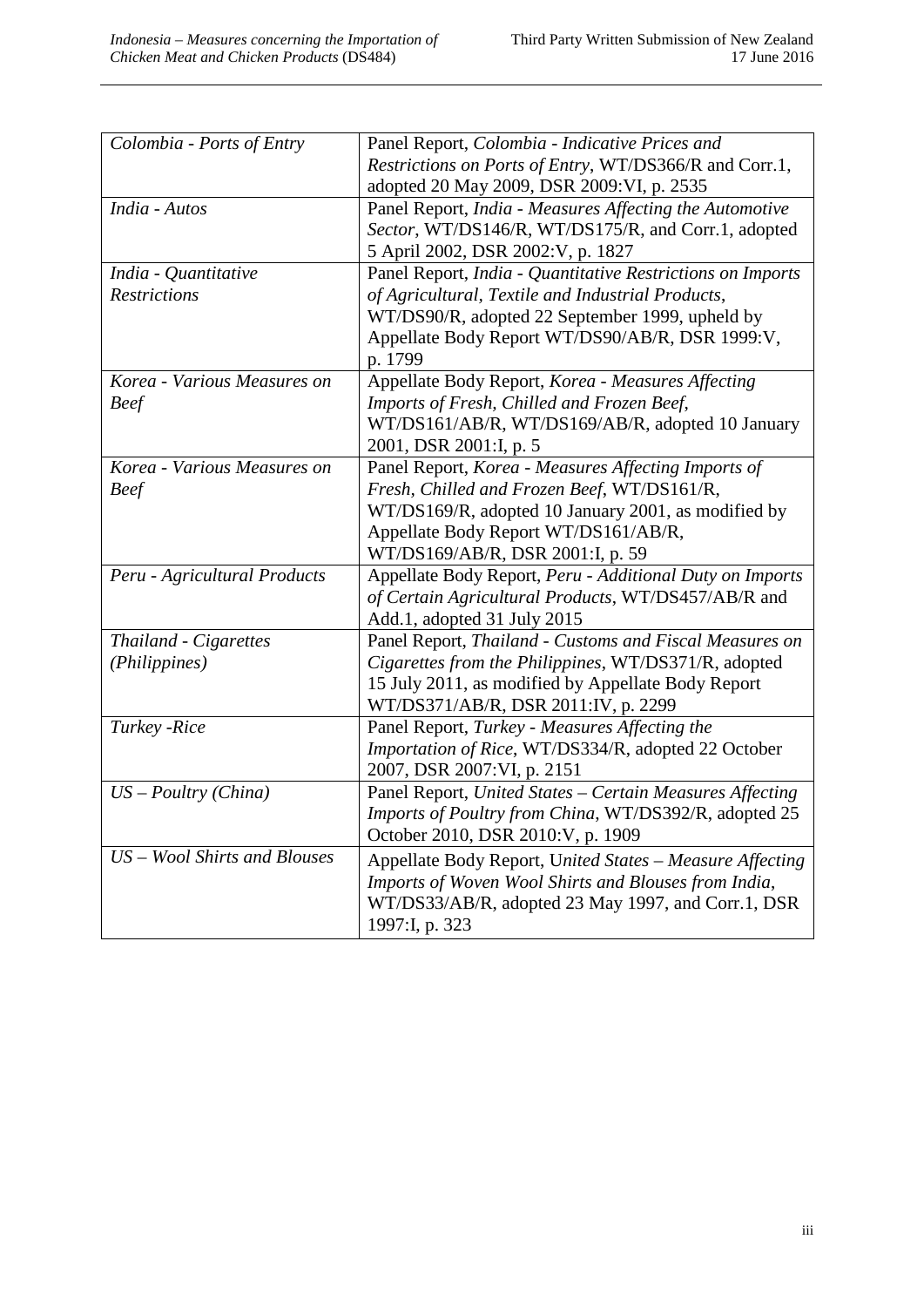# <span id="page-4-0"></span>**INTRODUCTION**

1. Since 2009, Indonesia has enacted a series of laws and regulations that prohibit and restrict imports of agricultural products when domestic production is deemed sufficient to satisfy domestic demand. These instruments result in complex import licensing regimes that underpin a publicised government strategy to reduce imports to encourage domestic agricultural production in the hope of achieving self-sufficiency in food.

2. Indonesia has historically been a key export destination for a range of agricultural products from New Zealand. Unfortunately, Indonesia's restrictions have severely impacted those exports. As a small country reliant on its agricultural sector, New Zealand exporters have suffered as a direct result of Indonesia's measures.

3. The impact of Indonesia's measures has been so severe that New Zealand, along with the United States, has taken separate WTO dispute settlement proceedings in respect of many of the measures challenged by Brazil in this dispute.<sup>[1](#page-4-1)</sup> A panel was established to consider that dispute on 20 May 2015 and composed on 8 October 2015. The second hearing was held from 13-14 April [2](#page-4-2)016, and the parties are now waiting for the Panel's decision.<sup>2</sup>

4. In New Zealand's view, Indonesia's import regime is inconsistent with core WTO obligations. Specifically, as argued in *Indonesia — Importation of Horticultural Products, Animals and Animal Products* (DS477/DS478), New Zealand considers that several elements of Indonesia's import licensing regime for animal products (including chicken meat and chicken products) are inconsistent with Article XI:1 of the GATT 1994 and Article 4.2 of the Agreement on Agriculture.

5. This submission is structured as follows:

<u>.</u>

- (a) In Section I, New Zealand outlines the similarities between the measures at issue in this dispute and those at issue in the dispute settlement proceedings brought by New Zealand and the United States in *Indonesia — Importation of Horticultural Products, Animals and Animal Products* (DS 477/DS478);
- (b) In Section II, New Zealand briefly outlines its views on the WTOinconsistency of certain of the measures at issue in this dispute; and
- (c) In Section III, New Zealand outlines its views on certain matters raised by Indonesia in its first written submission regarding the applicable legal standards in this dispute.

<span id="page-4-1"></span><sup>&</sup>lt;sup>1</sup> See New Zealand's request for the establishment of a panel, WT/DS477/9, circulated 24 March 2015 and the United States' request for the establishment of a panel, WT/DS478/9, circulated 24 March 2015. Collectively referred to in this submission as "*Indonesia — Importation of Horticultural Products, Animals and Animal* 

<span id="page-4-2"></span><sup>&</sup>lt;sup>2</sup> See, generally, [https://www.wto.org/english/tratop\\_e/dispu\\_e/cases\\_e/ds477\\_e.htm](https://www.wto.org/english/tratop_e/dispu_e/cases_e/ds477_e.htm) and [https://www.wto.org/english/tratop\\_e/dispu\\_e/cases\\_e/ds478\\_e.htm.](https://www.wto.org/english/tratop_e/dispu_e/cases_e/ds478_e.htm)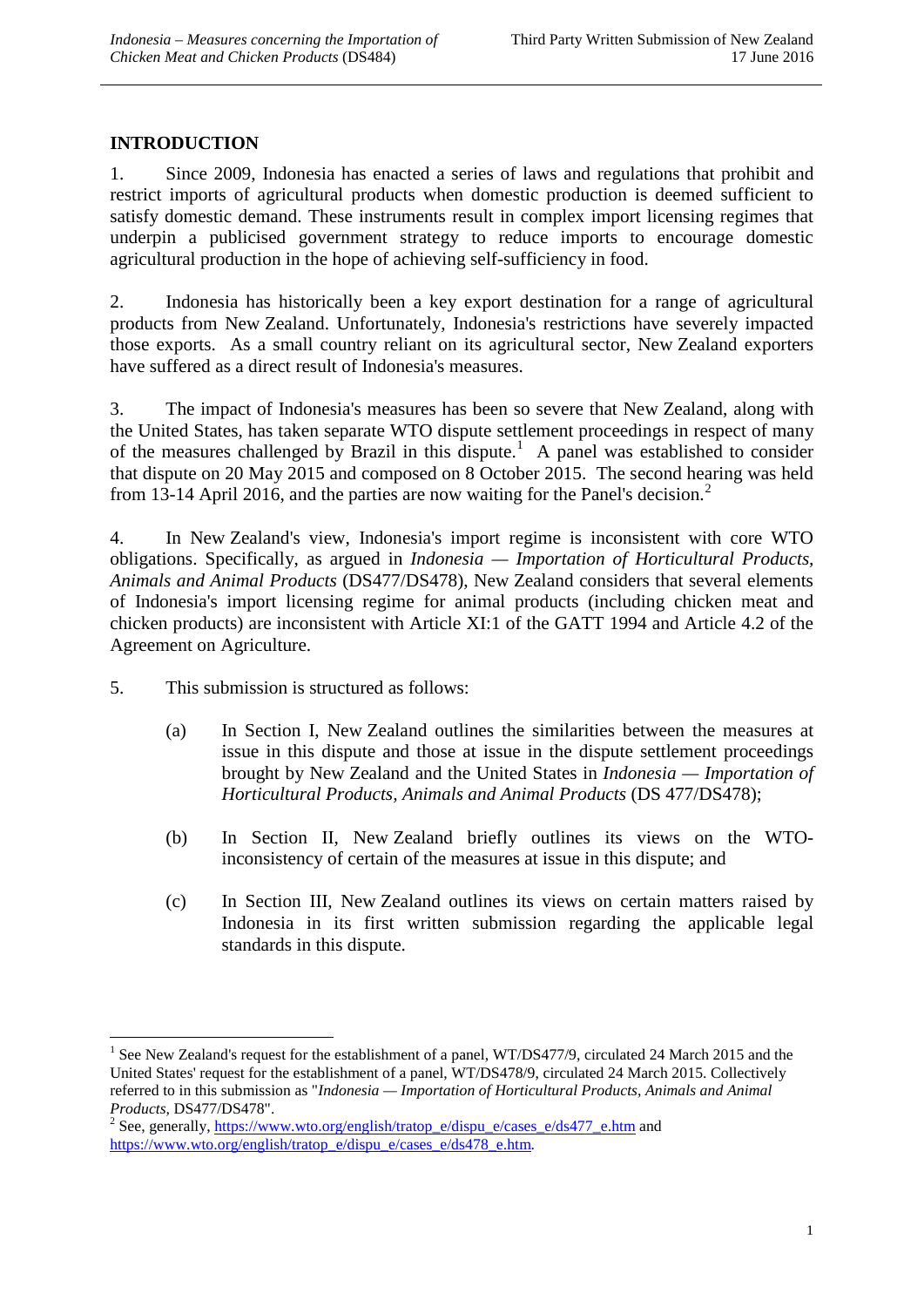### <span id="page-5-0"></span>**I. RELATIONSHIP BETWEEN THIS DISPUTE AND DS477/DS478**

6. As described above, there is substantial overlap between the measures at issue in this dispute and those challenged by New Zealand and the United States in DS477/DS478.<sup>[3](#page-5-1)</sup>

- 7. Specifically, the disputes challenge Indonesia's:
	- (a) "Positive list" prohibition on unlisted animal products. This prohibits importation of animal products that are not listed in the relevant regulations as they are not eligible for MOA Import Recommendations and MOT Import Approvals;<sup>[4](#page-5-2)</sup>
	- (b) Restrictions on use, sale and distribution of imported animal products (including chicken meat and chicken products), which prohibit all imported animal products from sale in traditional markets, and also prohibit certain animal products from sale in modern markets;<sup>[5](#page-5-3)</sup>
	- (c) Limited application windows and validity periods for MOA Import Recommendations and MOT Import Approvals. These provide that authorisation to import may only be applied for during limited application windows and is only valid for limited time periods; [6](#page-5-4)
	- (d) Fixed licence terms for MOA Import Recommendations and MOT Import Approvals, which together specify the type, quantity, country of origin and port of entry for products that an importer may import during the validity period. This prevents importers from importing, during a validity period, products of a different type, in a greater quantity, from another country, or through a different port than those specified in their MOA Import Recommendations and MOT Import Approvals;<sup>[7](#page-5-5)</sup> and
	- (e) Indonesia's general prohibition on certain imports which consists of the combined interaction of several different restrictive measures which collectively prohibit or restrict imports of animal products, including chicken meat and chicken products. New Zealand also considers that the domestic insufficiency condition, which forms part of the Indonesian import regime challenged by Brazil, constitutes a standalone restriction on importation.<sup>[8](#page-5-6)</sup>

<span id="page-5-1"></span> $3$  See New Zealand's request for the establishment of a panel, WT/DS477/9, circulated 24 March 2015 and the United States request for the establishment of a panel, WT/DS478/9, circulated 24 March 2015.<br>
<sup>4</sup> See Brazil's first written submission, paras. 99-101 and 191-194.<br>
<sup>5</sup> See Brazil's first written submission, paras. 102-1 <u>.</u>

<span id="page-5-2"></span>

<span id="page-5-3"></span>

<span id="page-5-4"></span>

<span id="page-5-5"></span>

<span id="page-5-6"></span>scope of the import regime challenged "as a whole" by New Zealand in DS477 differs from the "general prohibition on the importation of chicken meat and chicken products" described by Brazil in its first written submission, New Zealand agrees with the statement by Brazil in paragraph 74 of its first written submission that certain components of Indonesia's licensing regime "constitute an overarching measure that is on its own a violation of the Covered Agreements".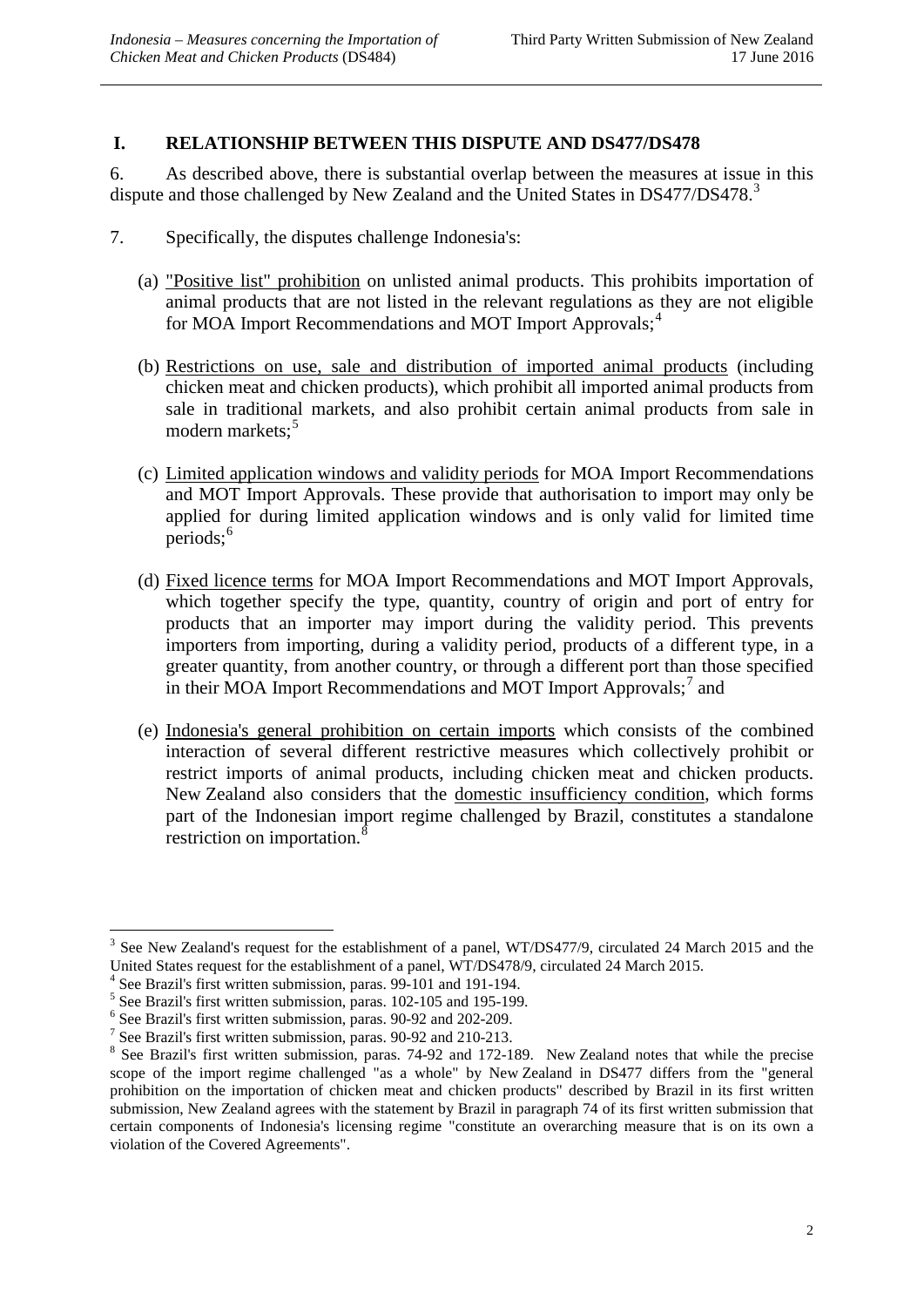8. New Zealand considers that these measures constitute prohibitions and restrictions on importation inconsistent with Article XI:1 of the GATT 1994 and Article 4.2 of the Agreement on Agriculture.

9. New Zealand further considers that a subset of these measures are also inconsistent with Article III:4 of the GATT 1994 and Article 3.2 of the Agreement on Import Licensing Procedures (ILA). Specifically:

- (i) to the extent that this Panel finds that limited application windows and validity periods are import licensing procedures, New Zealand considers that they are non-automatic and inconsistent with Article 3.2 of the ILA; $^9$  $^9$  and
- (ii) to the extent that this Panel finds that the use, sale and distribution restrictions on imported animal products, including chicken meat and chicken products, are internal measures, New Zealand considers that they are contrary to Article III:4 of the GATT  $1994$ <sup>[10](#page-6-2)</sup>

10. As Brazil states in its first written submission, some of the regulations that give effect to certain measures at issue in this dispute have recently been replaced.<sup>11</sup> New Zealand notes that Indonesia's import regulations have changed frequently in recent years. However, many of the core trade-restrictive elements of its import regime, including those challenged by Brazil in this dispute, have not materially changed through these various iterations of the regulations. [12](#page-6-4) In light of these frequent changes to the *instruments* through which the *measures* at issue are made effective, New Zealand considers that in order to "secure a positive solution to [the] dispute<sup>"[13](#page-6-5)</sup> it is important for this Panel to make rulings and recommendations on the *measures at issue,* irrespective of minor changes that may have been made to the *instruments* through which these measures are made effective.

### <span id="page-6-0"></span>**II. PROHIBITIONS AND RESTRICTIONS ON THE IMPORTATION OF ANIMAL PRODUCTS INCLUDING CHICKEN MEAT AND CHICKEN PRODUCTS**

11. In this section, New Zealand elaborates why it considers that certain of the measures at issue in this dispute are inconsistent with Indonesia's WTO obligations. New Zealand will only comment on those measures that it has also challenged in DS477.

12. In respect of the measures described in paragraph 7 above, New Zealand confirms that Brazil's factual description of these measures materially corresponds with New Zealand's understanding of how these measures operate.

<span id="page-6-1"></span> $\degree$  See Brazil's first written submission, paras. 248-259.

<span id="page-6-4"></span><span id="page-6-3"></span>

<span id="page-6-2"></span><sup>&</sup>lt;sup>10</sup> See Brazil's first written submission, Section IV.B.2.2(a).<br><sup>11</sup> Brazil's first written submission, paras. 57-58.<br><sup>12</sup> For example, the measures outlined in this Section I were previously made effective through MOA 1 (Exhibit BRA-34) and MOT 46/2013 (Exhibit BRA-42), which were replaced recently by MOA 58/2015 (Exhibit BRA-01) and MOT 5/2016 (Exhibit BRA-03). In New Zealand's view, these new regulations do not materially change the measures at issue in this dispute.

<span id="page-6-5"></span><sup>&</sup>lt;sup>13</sup> Article 3.7 of the DSU.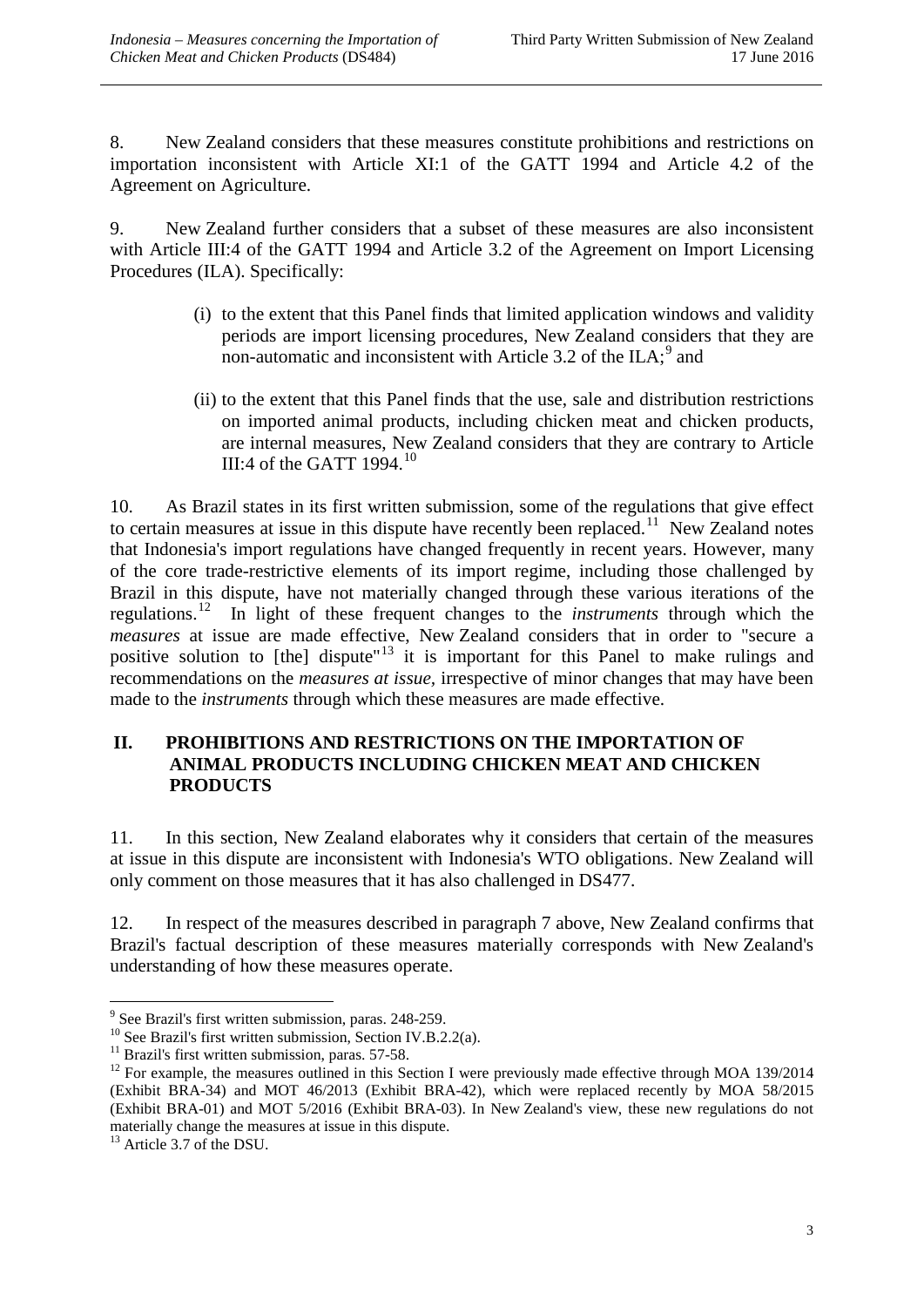## *1. Indonesia's framework legislation for imports of animal products*

<span id="page-7-0"></span>13. As detailed in Brazil's first written submission, Indonesia has enacted an overarching framework of laws that underpin its import regimes for chicken and other animal products.<sup>[14](#page-7-3)</sup> In particular, Law 18/2009 as amended by Law 41/2014 (the Animal Law),<sup>[15](#page-7-4)</sup> Law 18/2012 (the Food Law),<sup>[16](#page-7-5)</sup> Law 7/2014 (the Trade Law)<sup>[17](#page-7-6)</sup> and Law 19/2013 (the Farmers Law)<sup>[18](#page-7-7)</sup> establish a framework through which imports of animal products are prohibited where domestic production is deemed sufficient to fulfil domestic demand.<sup>[19](#page-7-8)</sup>

14. Pursuant to these laws, Indonesia has promulgated regulations through which additional prohibitions and restrictions on importation are made effective. In particular, regulations MOT  $5/2016^{20}$  $5/2016^{20}$  $5/2016^{20}$  and MOA  $58/2015^{21}$  $58/2015^{21}$  $58/2015^{21}$  set out the key requirements that importers must satisfy in order to obtain MOA Import Recommendations and MOT Import Approvals. It is through the process of issuing these documents, and the requirements which must be satisfied by importers in order to obtain them, that Indonesia restricts imports of animals and animal products.

### *2. Certain individual measures affecting the importation of chicken meat and other animal products*

### <span id="page-7-2"></span><span id="page-7-1"></span>**(a) The positive list prohibition on unlisted animal products**

15. New Zealand agrees with Brazil's submission that animals and animal products that are not listed in the Appendices of MOA 58/2015 and MOT 5/2016 are prohibited from importation.<sup>22</sup> In addition to the specific HS Codes identified by Brazil in its first written submission, $^{23}$  $^{23}$  $^{23}$  a number of other animal products are also prohibited from importation through this measure.<sup>[24](#page-7-13)</sup> Indonesia's regulations are clear that the carcass, meat, offal and processed products that can be imported are limited to those that are listed in the relevant appendices to MOA 58/2015 *and* MOT 5/2016.<sup>[25](#page-7-14)</sup> Products that are unlisted are ineligible to obtain MOA

<span id="page-7-3"></span><sup>&</sup>lt;sup>14</sup> Brazil's first written submission, Section III.E.<br><sup>15</sup> Exhibit BRA-30.<br><sup>16</sup> Exhibit BRA-31.<br><sup>17</sup> Exhibit BRA-32.<br><sup>18</sup> Exhibit BRA-33. -

<span id="page-7-4"></span>

<span id="page-7-5"></span>

<span id="page-7-6"></span>

<span id="page-7-8"></span><span id="page-7-7"></span><sup>&</sup>lt;sup>19</sup> See for example, Article 36B of Law 18/2009 as amended by Law 41/2014 (Animal Law) (Exhibit BRA-30), Article 36 of Law 18/2012 (Exhibit BRA-31) and Article 30(1) of Law 19/2013 (Farmers Law) (Exhibit BRA-33).

<span id="page-7-9"></span><sup>&</sup>lt;sup>20</sup> MOT 5/2016 (Exhibit BRA-03), which in January 2016 was replaced by MOT 46/2013 (Exhibit BRA-42).<br><sup>21</sup> MOA 58/2015 (Exhibit BRA-01), which in November 2015 was replaced by MOA 139/2014 (Exhibit BRA-

<span id="page-7-10"></span><sup>34).&</sup>lt;br><sup>22</sup> See Brazil's first written submission, paras. 99-103.

<span id="page-7-13"></span><span id="page-7-12"></span><span id="page-7-11"></span><sup>&</sup>lt;sup>23</sup> See Brazil's first written submission, para. 78.<br><sup>24</sup> New Zealand notes that Indonesia also prohibits a range of other animals and animal products including a significant number of beef and bovine offal products through the positive list mechanism.

<span id="page-7-14"></span><sup>&</sup>lt;sup>25</sup> See Brazil's first written submission, para. 100 and Articles 7 and 8 of MOA 58/2015 (Exhibit BRA-01) and Article 7(2) of MOT 5/2016 (Exhibit BRA-03).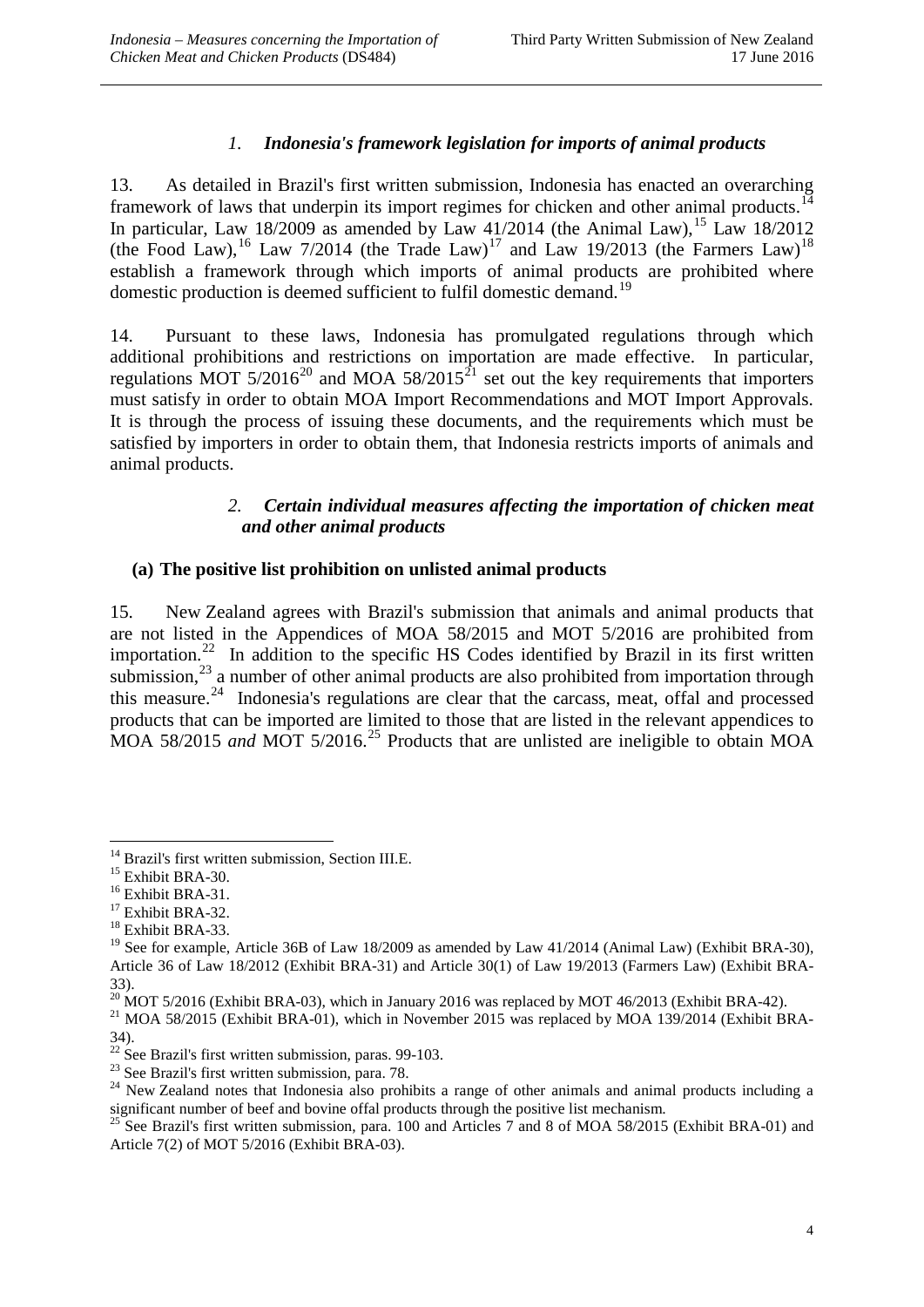Import Recommendations and MOT Import Approvals, both of which are pre-requisites to importation. [26](#page-8-0)

16. This measure is of significant concern to New Zealand, and Brazil's description of this measure accurately reflects New Zealand's understanding of how the positive list operates to prohibit imports of unlisted products.

17. In its first written submission, Indonesia responds that the positive list requirement "no longer exists" as it was "removed by MOT Regulation 37/2016" and therefore "Indonesia does not impose any 'quantitative import restrictions on chicken cuts"<sup>[27](#page-8-1)</sup> New Zealand disagrees with these assertions.

18. New Zealand does not consider that the positive list prohibition challenged by Brazil has been removed by MOT 37/2016. Indeed, MOT 37/2016 expressly acknowledges that products that are not listed must still obtain both an MOT Import Approval and an MOA Import Recommendation.<sup>28</sup> However, unlike *listed* products, in respect of which the process for obtaining MOT Import Approvals and MOA Import Recommendations is set out in MOT 5/2016 and MOA 58/2015, there is no process by which MOT Import Approvals and MOA Import Recommendations for *unlisted products* can be obtained. This is because, based on New Zealand's understanding, MOA Import Recommendations and MOT Import Approvals cannot be obtained for such products.

19. Importantly, MOT 37/2016 does not amend MOA 58/2015, which is the regulation under which MOA Import Recommendations are issued. As Brazil states in its first written submission, the positive list prohibition is made effective through *both* MOT 5/2016 *and*  MOA 58/2015.<sup>[29](#page-8-3)</sup> Articles 7 and 8 of MOA 58/2015 clearly provide that the only products that are eligible to obtain MOA Import Recommendations are those specified in the Attachments to that regulation.<sup>[30](#page-8-4)</sup> These provisions remain in force, and there is nothing in MOT 37/2016 that removes the requirement that importers of chicken and other animal products must obtain MOA Import Recommendations in accordance with MOA 58/2015. In fact, to the contrary, Article 29A of MOT 37/2016 expressly requires importers of unlisted products to obtain an MOA Import Recommendation (which, in accordance with the terms of MOA 58/2015, is not possible to do).

20. It follows that Indonesia has not removed the positive list requirement.

<span id="page-8-0"></span><sup>&</sup>lt;sup>26</sup> See also Article 59(1) of Law 19/2009 as amended by Law 41/2014 (Exhibit BRA-30) stating that all importers of animals and animal products must obtain an MOT Import Approval and a MOA Import Recommendation.<br><sup>27</sup> Indonesia's first written submission, para. 224. -

<span id="page-8-2"></span><span id="page-8-1"></span> $^{28}$  Indonesia's first written submission, para. 224 citing Article 29A, MOT 37/2016 stating "Animals and Animal Products *which are not included in the Appendix of this Ministerial Regulation can be imported only after acquiring Import Approval* from the Import Director by attaching Recommendation as referred to in Article 10 paragraph (2) letter e or letter f".<br><sup>29</sup> Brazil's first written submission, paras. 99-101.

<span id="page-8-3"></span>

<span id="page-8-4"></span> $30$  Articles 7-8, MOA 58/2015 (Exhibit BRA-01).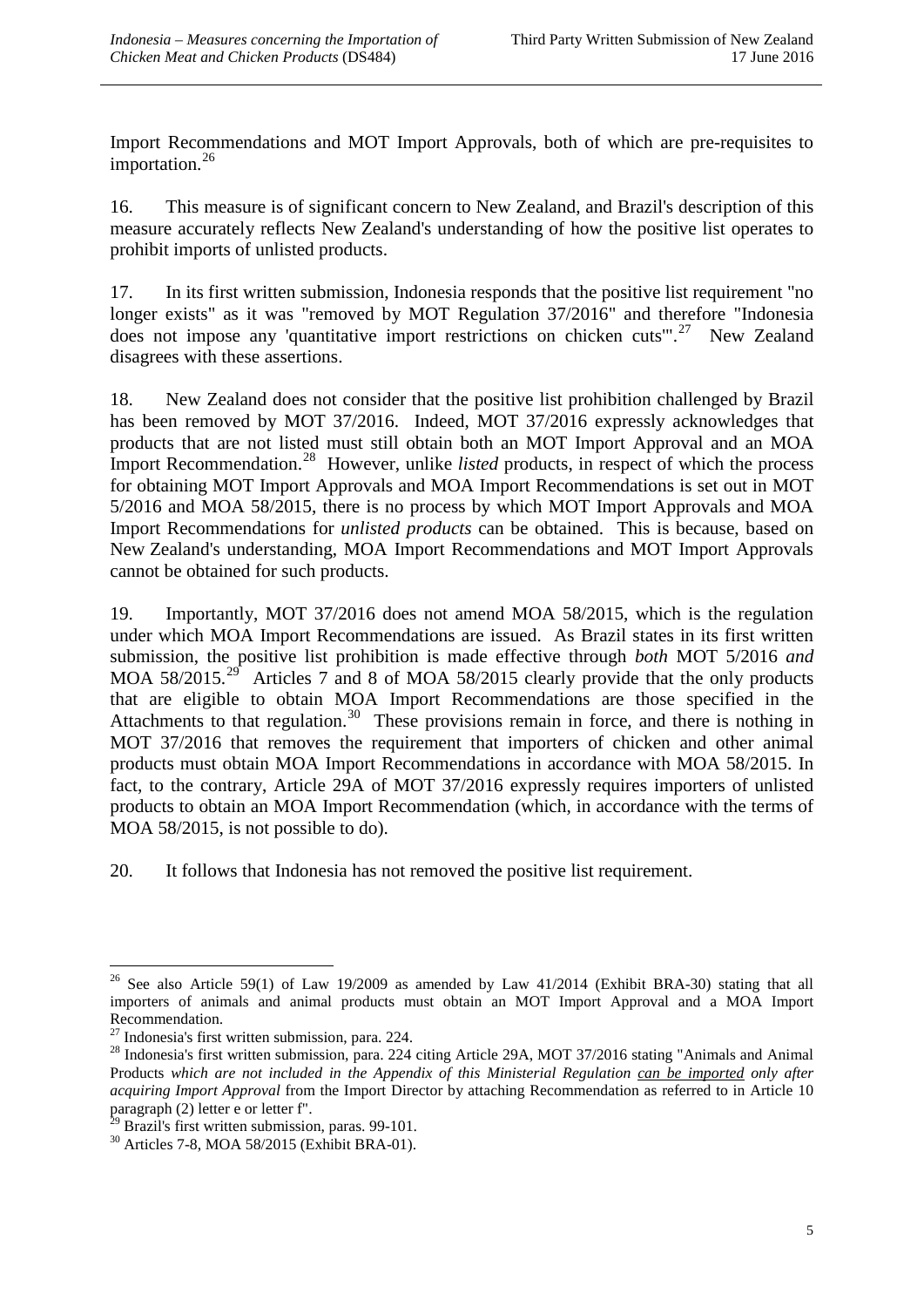### **(i) Article XI:1 of the GATT 1994**

<span id="page-9-0"></span>21. As a prohibition on unlisted products, the positive list is clearly inconsistent with Article XI:1 of the GATT 1994. In *Brazil - Retreaded Tyres,* the panel stated that the meaning of the term "prohibition" in Article XI:1 requires that "Members shall not forbid the importation of any product of any other Member into their markets".<sup>[31](#page-9-4)</sup> The panel in that dispute confirmed that a prohibition on the issuance of import licences necessary for the importation of retreaded tyres was inconsistent with Article XI:1. $^{32}$  $^{32}$  $^{32}$  For similar reasons, Indonesia's ban on imports of unlisted animals and animal products is inconsistent with Article  $XI:1.^{33}$  $XI:1.^{33}$  $XI:1.^{33}$ 

### **(ii) Article 4.2 of the Agreement on Agriculture**

<span id="page-9-1"></span>22. By prohibiting imports of unlisted products, and thereby limiting the quantity of these products that may be imported, the positive list is also a "quantitative import restriction" or "similar border measure" within the meaning of footnote 1 to Article 4.2. Accordingly, New Zealand agrees with Brazil that the positive list prohibition on unlisted products is also inconsistent with Article 4.2 of the Agreement on Agriculture.

#### <span id="page-9-2"></span>**(b) Restrictions on use, sale and distribution of imported animal products**

23. As detailed in Brazil's submission, Indonesia's regulations prohibit importation of animal products other than for use in "hotels, restaurants, caterings, industries, and other particular purposes".<sup>[34](#page-9-7)</sup> The effect of this measure is that animal products are not permitted to be imported into Indonesia for any form of domestic use, or to be sold or distributed through consumer retail outlets. Importantly, it precludes certain imported animal products from being sold at modern markets such as supermarkets and hypermarkets as well as traditional retail outlets (such as wet markets, small stalls or shops, and street carts). This substantially reduces the opportunities for imported products to reach Indonesian consumers who buy their household food products at these locations, and effectively precludes importation of certain animal products for domestic consumption.

### **(i) Article XI:1 of the GATT 1994**

<span id="page-9-3"></span>24. The panel in *India - Quantitative Restrictions* concluded that a measure which prohibited imports of certain products other than where the imported product was for the importer's "own use" (rather than for on-sale) constituted a restriction on imports under Article XI:1. $35$  That measure is analogous to the use, sale and distribution restrictions applied by Indonesia, in that both measures only permit importation for a narrow range of applications, thereby prohibiting importation of products for certain uses, or from being sold or distributed through certain channels. This has a limiting effect on the quantity or amount

<span id="page-9-4"></span><sup>&</sup>lt;sup>31</sup> Panel Report, *Brazil* - *Retreaded Tyres*, para. 7.11.

<span id="page-9-7"></span><span id="page-9-6"></span>

<span id="page-9-5"></span><sup>&</sup>lt;sup>32</sup> Panel Report, *Brazil - Retreaded Tyres*, para. 7.15.<br><sup>33</sup> Panel Report, *Brazil - Retreaded Tyres*, para. 7.11.<br><sup>34</sup> Article 31, MOA 58/2015 (Exhibit BRA-01); see also, in respect of bovine meat and offal, Article 2 5/2016 (Exhibit BRA-03). <sup>35</sup> Panel Report, *India - Quantitative Restrictions*, paras. 5.142-5.143.

<span id="page-9-8"></span>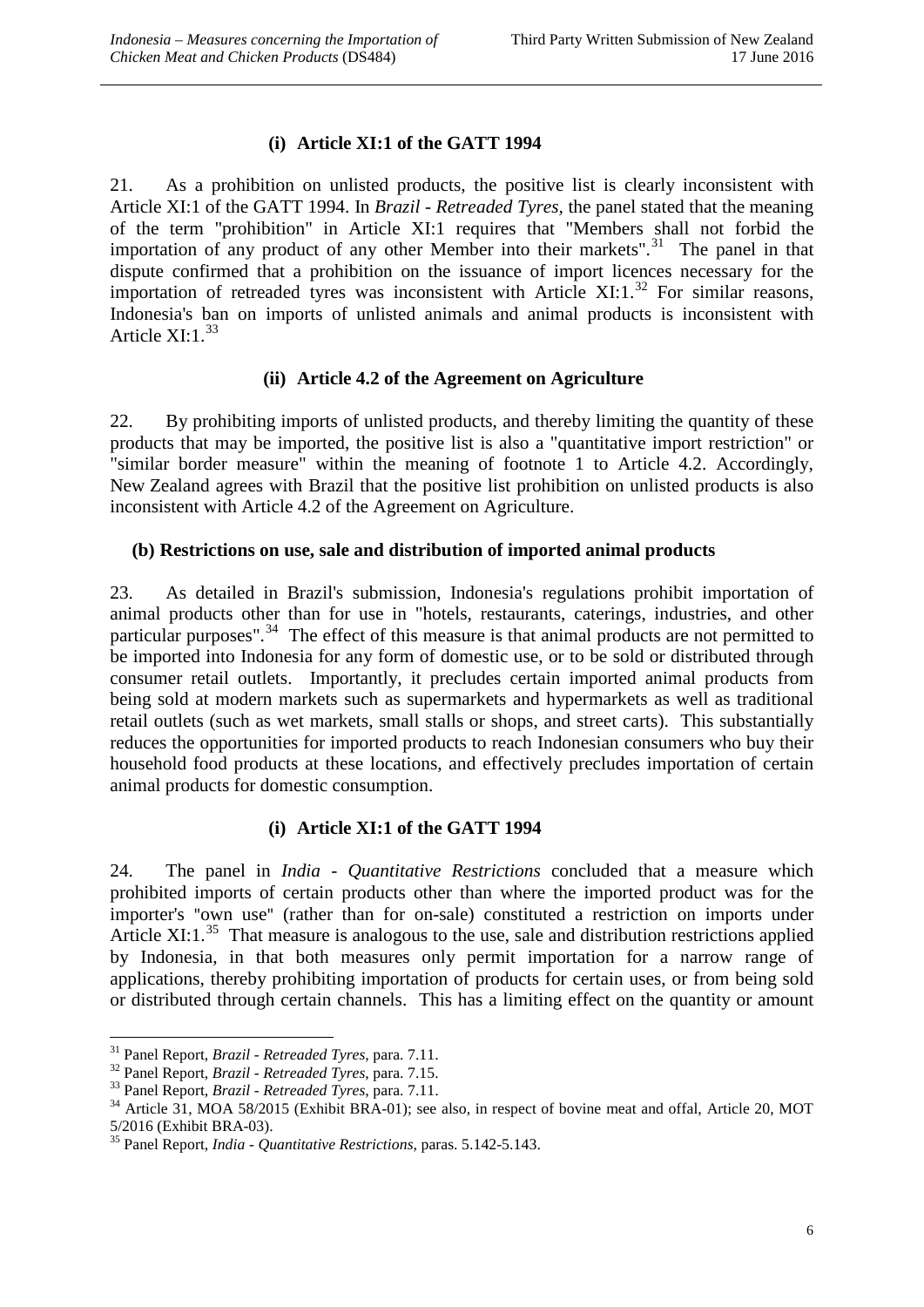of product which can be imported and constitutes a "restriction" within the meaning of Article XI:1 of the GATT 1994.

### **(ii) Article 4.2 of the Agreement on Agriculture**

<span id="page-10-0"></span>25. As described above, New Zealand considers that Indonesia's restrictions on use, sale and distribution of animals and animal products have a limiting effect on imports. As the Appellate Body confirmed in *Chile - Price Band System,* the purpose of Article 4.2 of the Agreement on Agriculture is to "ensure enhanced market access for imports of agricultural products".<sup>36</sup> Prohibiting the importation of animal products for certain uses, and for sale and distribution through certain outlets, undermines market access for those products and limits the quantity of these products that may be imported. For these reasons, New Zealand considers this measure also constitutes a "quantitative import restriction" or "similar border measure" within the meaning of footnote 1 to Article 4.2 of the Agreement on Agriculture.

### **(iii) Article III:4 of the GATT 1994**

<span id="page-10-1"></span>26. New Zealand does not agree with Indonesia that Article XI:1 of the GATT 1994 and Article 4.2 of the Agreement on Agriculture "do not apply to the intended use requirement".<sup>[37](#page-10-3)</sup> As explained above, Indonesia's restrictions on use, sale and distribution of imports of animals and animal products are imposed as a condition of importation *at the border*. Therefore, in New Zealand's view, these are the appropriate provisions for the Panel to commence its analysis of the consistency of the use, sale and distribution restriction.

27. However, to the extent that the use, sale and distribution restriction is considered by the Panel to be an internal measure, New Zealand considers that it would be contrary to Article III:4 of the GATT 1994. This is consistent with New Zealand's submissions in respect of beef and offal in DS477. In that dispute, New Zealand submitted that Indonesia's use, sale and distribution restrictions for beef and offal satisfied the requirements under Article III:4.

28. New Zealand notes in this regard that in *Korea - Various Measures on Beef* the Appellate Body upheld the panel's finding that a dual retail system for imported and domestic beef products was inconsistent with Article III:4. $^{38}$  $^{38}$  $^{38}$  The Appellate Body did so on the basis that the dual retail system modified the conditions of competition for imported beef as the new system resulted in "the virtual exclusion of imported beef from retail distribution channels through which domestic beef (and, until then, imported beef) was distributed to Korean households and other consumers throughout the country".<sup>39</sup> Crucially, the effect of this, as the Appellate Body found, was the "imposition of a *drastic reduction of commercial opportunity* to reach, and hence to generate sales to, the same consumers served by traditional retail channels for domestic beef" (emphasis added).<sup>[40](#page-10-6)</sup>

<span id="page-10-2"></span><sup>&</sup>lt;sup>36</sup> Appellate Body Report, *Chile - Price Band System*, para. 219.

<span id="page-10-4"></span><span id="page-10-3"></span><sup>&</sup>lt;sup>37</sup> Indonesia's first written submission, para. 89. <sup>38</sup><br><sup>38</sup> Appellate Body Report, *Korea - Various Measures on Beef*, para. 186(e). <sup>39</sup> Ibid. para. 145.

<span id="page-10-6"></span><span id="page-10-5"></span> $<sup>40</sup>$  Ibid. para. 145.</sup>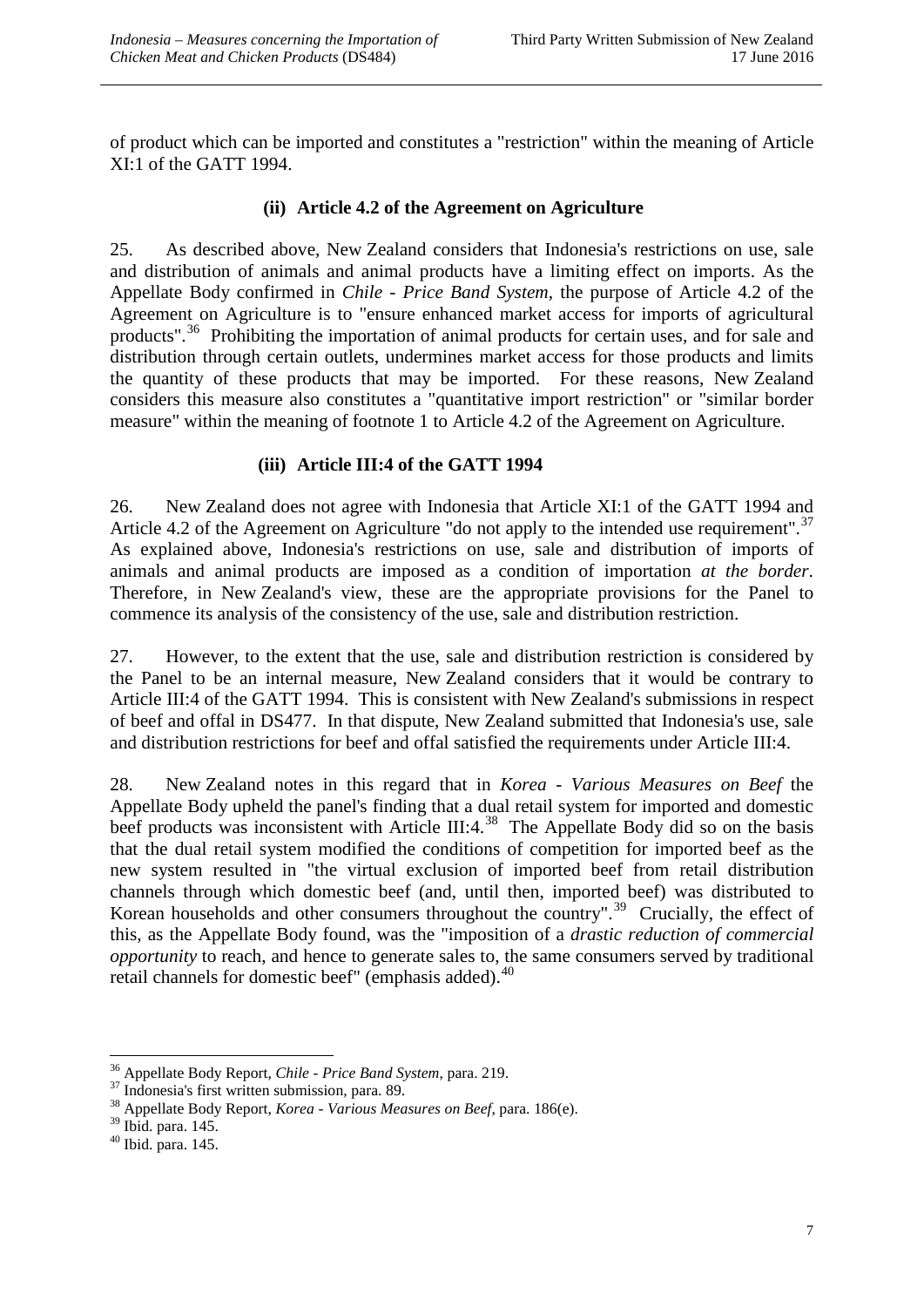29. By preventing certain imported animal products, including beef and offal, from sale in traditional and modern markets, Indonesia's regulations drastically reduce the "commercial opportunity to reach" consumers in an analogous fashion to the dual retail system in *Korea - Various Measures on Beef*. Indonesia's formally different treatment for like imported and domestic animals and animal products therefore affects the conditions of competition to the detriment of imported products and accords treatment that is "less favourable" to "like" imported animals and animal products.

30. New Zealand considers that, in principle, that the above analysis is equally applicable in the case of the chicken products at issue in this dispute. Accordingly, to the extent the Panel considers that the use, sale and distribution restriction to be an internal measure, it would be contrary to Article III:4 of the GATT 1994.

## <span id="page-11-0"></span>**(c) Limited application windows and validity periods**

31. The limited application windows and validity periods for MOA Import Recommendations and MOT Import Approvals described by Brazil restrict imports by limiting the time periods during which exports are able to access the Indonesian market.<sup>[41](#page-11-1)</sup> In addition, they require importers to determine well in advance, and then "lock in", the terms of importation (including the quantity, products, country of origin and port of entry), thereby further limiting market access for imports.

32. **Limited application windows** have a particularly restrictive effect on imports at the start of each validity period, as importers are effectively prevented from importing products in the first weeks of each validity period. This phenomenon occurs for the following reasons.

33. First, MOT Import Approvals are only granted at the commencement of the relevant period,<sup>[42](#page-11-2)</sup> and importers are only permitted to apply for MOA Import Recommendations (and, in the case of beef products, MOT Import Approvals) immediately prior to that validity period.<sup>[43](#page-11-3)</sup>

34. Second, import orders are *unable to be finalised and shipped* until after an MOT Import Approval is issued, as the health certificate issued by the exporting country is required to specify the number and date of issue of the MOT Import Approval.<sup>[44](#page-11-4)</sup>

35. Finally, once an MOT Import Approval is issued and an import order is finalised, it is necessary for exporters to prepare the product, package it specifically for the Indonesian market, and ship it to Indonesia. This process can take weeks.

36. Accordingly, the limited application windows mean that imports are effectively unable to enter Indonesia during the first weeks of each validity period, as they are unable to commence shipping until they have received their Import Approval at the start of the validity

 $41$  See Brazil's first written submission, paras. 90-92 and 202-209.

<span id="page-11-3"></span><span id="page-11-2"></span><span id="page-11-1"></span><sup>&</sup>lt;sup>42</sup> Article 11(2), MOT 5/2016 (Exhibit BRA-03) stating that they "shall be issued in every early of quarter".<br><sup>43</sup> Article 22(1), MOA 58/2015 (Exhibit BRA-01) and Article 11(1), MOT 5/2016 (Exhibit BRA-03).<br><sup>44</sup> Article

<span id="page-11-4"></span>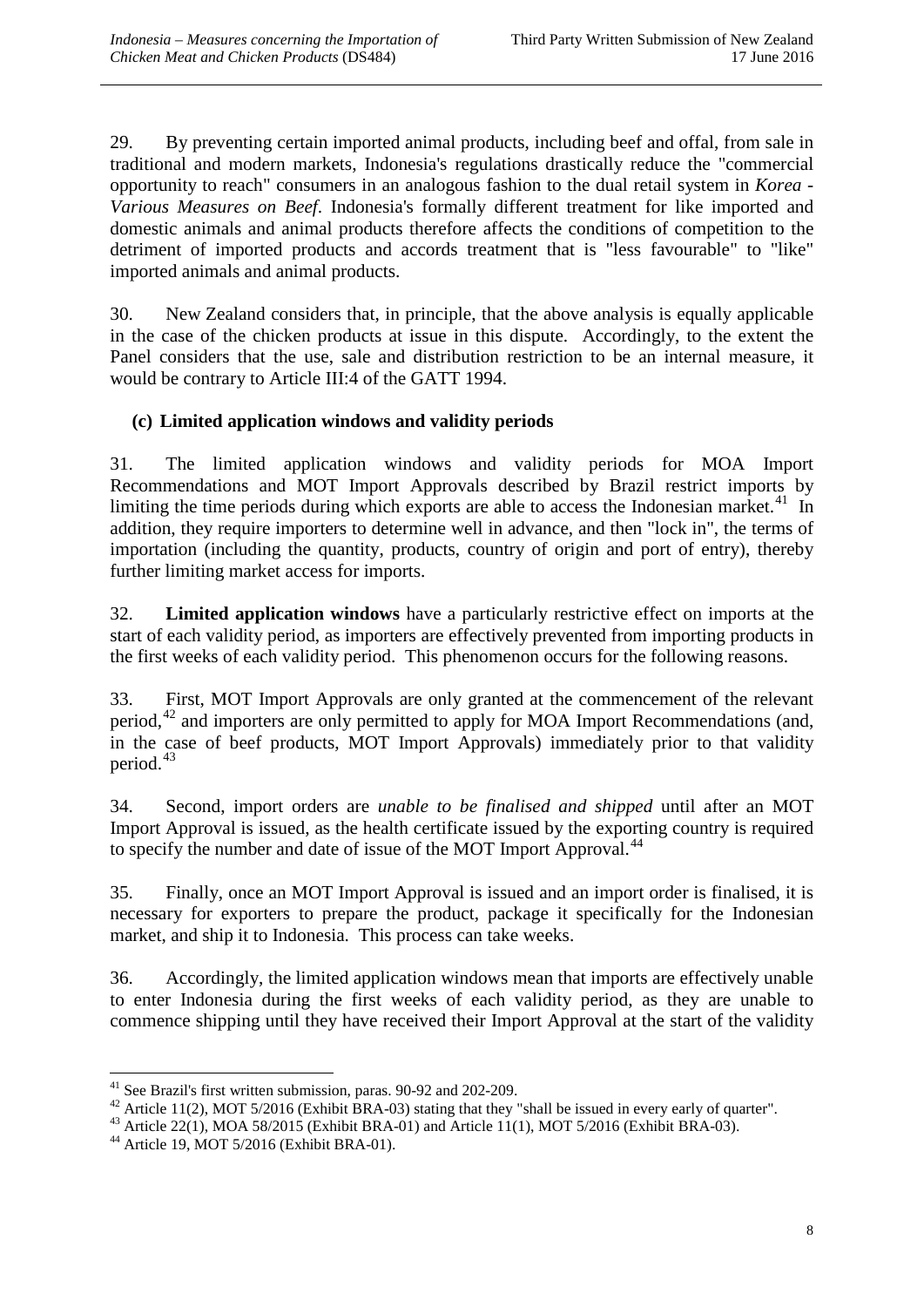period. This constitutes a severe limitation on the volume of imports which are able to be imported over the course of a year.

37. Further, the **limited validity period** of MOT Import Approvals and MOA Import Recommendations means that imports are also restricted at the end of each validity period. Because imported products must clear customs prior to the end of each validity period,<sup>[45](#page-12-3)</sup> there is a period in the final weeks of each validity period when products are unable to be shipped, as they will not arrive in Indonesia prior to the end of the validity period.

38. The combination of the inability to import at the start of a validity period, along with the corresponding inability to export towards the end of a validity period means there is a "dead zone" during which products cannot be imported into Indonesia. The limited validity periods also create uncertainty and mean that importers are unable to enter into long-term contractual obligations with exporters, as importers cannot obtain the right to import product beyond the end of the upcoming validity period.

### **(i) Article XI:1 of the GATT 1994**

<span id="page-12-0"></span>39. For the reasons described above, New Zealand considers that limited application windows and validity periods have a limiting effect on the quantity of animal products that can be imported into Indonesia. As a consequence, the measure is contrary to Article XI:1 of the GATT 1994.

### **(ii) Article 4.2 of the Agreement on Agriculture.**

<span id="page-12-1"></span>40. New Zealand also considers that limited application windows and validity periods are inconsistent with Article 4.2 of the Agreement on Agriculture. The measure has a limiting effect on importation and constitutes a "quantitative import restriction" under footnote 1 of Article 4.2 of the Agreement on Agriculture.

41. Even if limited application windows and validity periods do not constitute a "quantitative import restriction" within the meaning of Article 4.2, the "likeness or resemblance" of the measure to a "quantitative import restriction" means that it is a similar border measure prohibited by Article  $4.2^{46}$  The design, structure, and operation of the measure is similar to quantitative import restriction as, for the reasons outlined, the measure limits the quantity of animal products which are able to be imported into Indonesia. $47$ 

### **(iii) Article 3.2 of the Agreement on Import Licensing Procedures**

<span id="page-12-2"></span>42. In addition, to the extent that the Panel finds that the limited application windows and validity periods are non-automatic licensing procedures, New Zealand submits that they are also inconsistent with Article 3.2 of the ILA.

 $45$  Articles 12 and 27(2), MOA 5/2016 (Exhibit BRA-03).

<span id="page-12-5"></span><span id="page-12-4"></span><span id="page-12-3"></span><sup>&</sup>lt;sup>46</sup> Appellate Body Report, *Chile Price Band System*, para. 226.<br><sup>47</sup> Appellate Body Report, *Peru - Agricultural Products*, para. 5.153.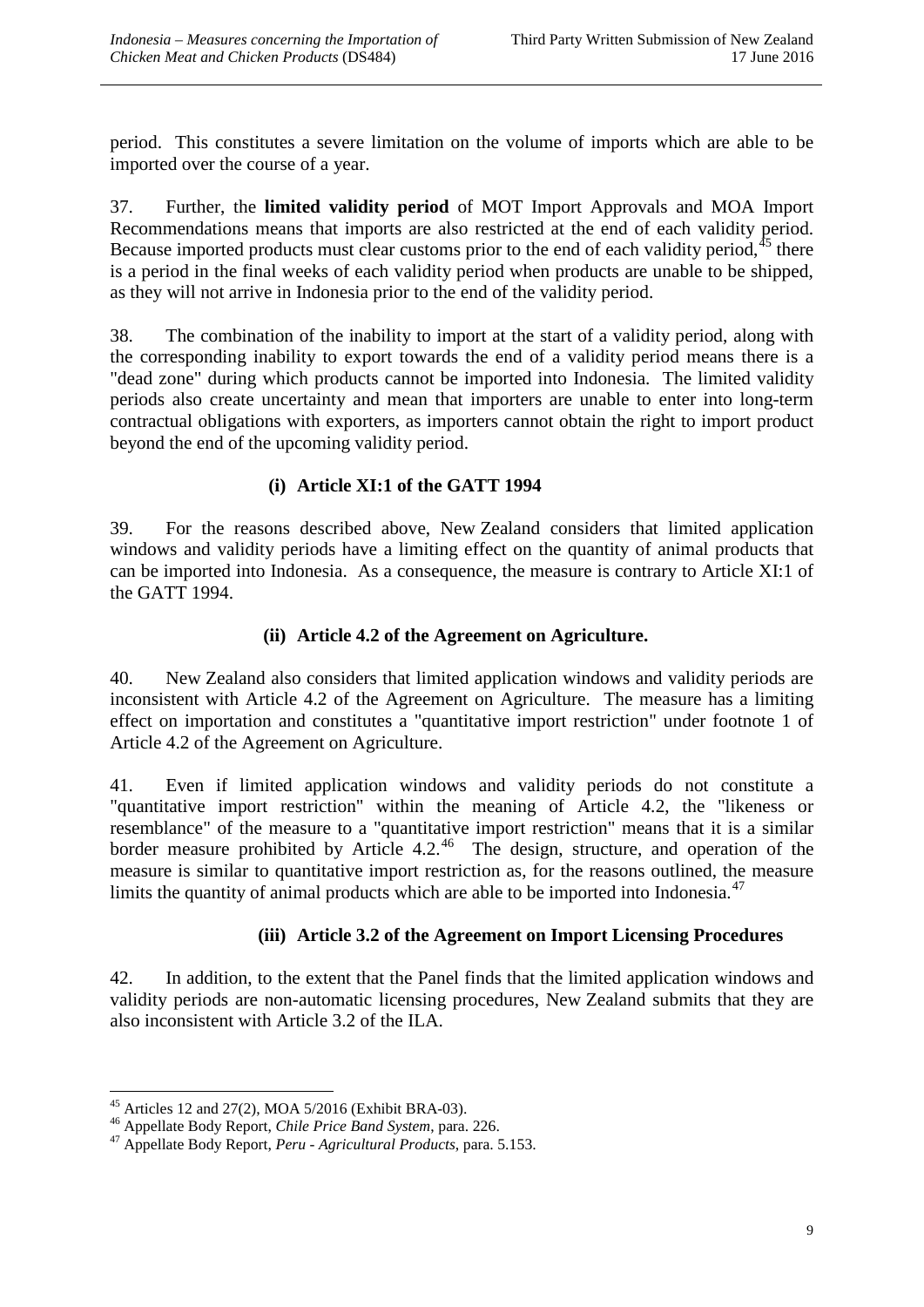43. Specifically, Indonesia's licensing regime is "non-automatic" under Article 3.1 of the ILA because, *inter alia*, it does not allow for applications to be "submitted on any working day prior to customs clearance", and therefore does not qualify as "automatic" under Articles 2.1 and 2.2 of that Agreement.<sup>[48](#page-13-1)</sup> By issuing MOT Import Approvals and MOA Import Recommendations only three times per year, and only permitting them to be applied for in the month prior to issuance, the measure at issue clearly does not satisfy the requirements for an "automatic" import licensing procedure within the meaning of Article 2.1 of the ILA.<sup>[49](#page-13-2)</sup>

44. The first sentence of Article 3.2 provides that non-automatic licensing shall not have additional trade-restrictive or distortive effects beyond those caused by the imposition of the restriction. There is, however, no legitimate underlying measure implemented by Indonesia through the limited application windows and validity periods. Accordingly, the traderestrictive and distortive effects that result from these requirements are inconsistent with Article 3.2 of the ILA. These trade-restrictive and distortive effects on imports have been described by New Zealand above.

## <span id="page-13-0"></span>**(d) Fixed licence terms**

45. New Zealand agrees with Brazil's submission that the "fixed licence terms" constitute a restriction on importation inconsistent with Article XI:1 of the GATT 1994 and Article 4.2 of the Agreement on Agriculture. Fixed licence terms require importers to specify, in advance of each validity period, key terms of importation, including the quantity, type, country of origin and port of entry of the products that each importer may import during the relevant validity period.[50](#page-13-3) Once MOT Import Approvals are issued, these fixed licence terms are "locked in" for the validity period of the MOA Import Recommendation and MOT Import Approval.<sup>[51](#page-13-4)</sup>

46. The fixed licence terms restrict imports by imposing quantitative limits on the amount of product that may be imported into Indonesia during each validity period. These restrictions are imposed through MOT Import Approvals, which specify the maximum quantity of products that may be imported during each validity period.<sup>[52](#page-13-5)</sup>

47. In addition to MOT Import Approvals specifying the quantity of each product which may be imported during a validity period, MOA Import Recommendations and MOT Import Approvals collectively require importers to also specify the type, country of origin and port of entry of the products that each importer may import during the relevant validity period. These terms are "locked in" at the commencement of the relevant validity period, with the effect that importers are not able to import products of a different type, from another country, or through a different port during the validity period.

 $48$  Articles 3.1, 2.1 and 2.2(a), Agreement on Import Licensing Procedures. -

<span id="page-13-3"></span><span id="page-13-2"></span><span id="page-13-1"></span><sup>&</sup>lt;sup>49</sup> Articles 3.1, 2.1 and 2.2(a), Agreement on Import Licensing Procedures.<br><sup>50</sup> See for example Article 32(a), MOA 58/2015 (Exhibit BRA-01) and Articles 11 - 12, MOT 5/2016 (Exhibit BRA-03).

<span id="page-13-5"></span><span id="page-13-4"></span><sup>&</sup>lt;sup>51</sup> Ibid. <sup>52</sup> See for example Article 27(2), MOT 5/2016 (Exhibit BRA-03) stating "The Animal and/or Animal Product imported of which the quantity, type, business unit, and/or country of origin are not in accordance with the Approval to Import and/or not in accordance with the provisions herein shall be re-exported."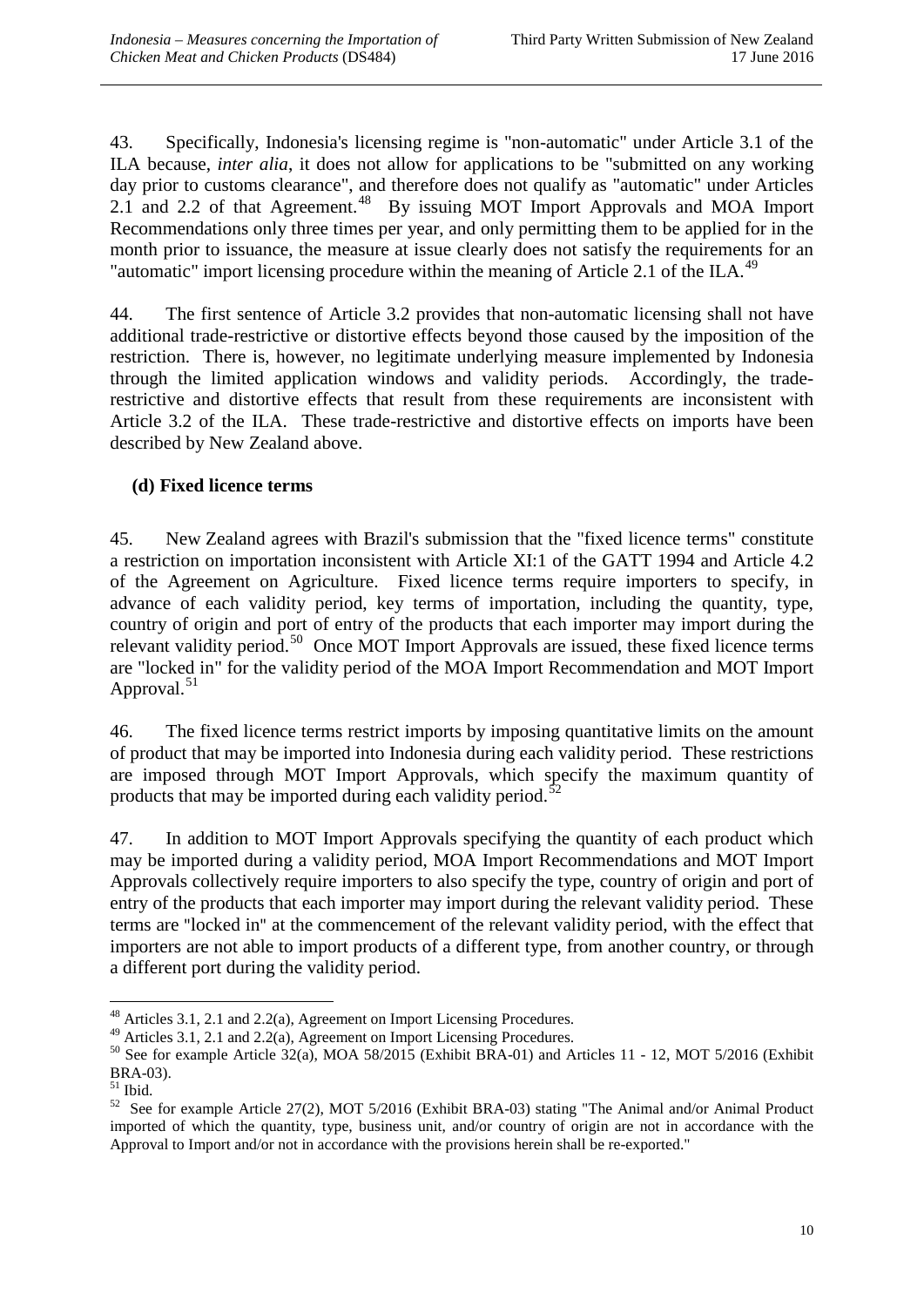## **(i) Article XI:1 of the GATT 1994**

<span id="page-14-0"></span>48. The fixed licence terms impose a limitation on the quantity of products that are able to be imported that is inconsistent with Article XI:1 of the GATT 1994. The fixed licence terms impose a quota on the quantity of product that the importer may import during that validity period by prohibiting imports in excess of the quantity specified in an MOT Import Approval. They also remove importers' flexibility to respond to changes in market conditions by importing different products, into different ports or from different countries of origin than those specified in the relevant MOT Import Approval and MOA Import Recommendations, thereby imposing a further limitation on importation.<sup>[53](#page-14-4)</sup>

### **(ii) Article 4.2 of the Agreement on Agriculture**

<span id="page-14-1"></span>49. By expressly prohibiting imports in excess of the quantity specified in an MOT Import Approval, and limiting other variables, the fixed licence terms also constitute a "quantitative import restriction" or "similar border measure" within the meaning of footnote 1 to Article 4.2.

50. Specifically, Indonesia's fixed licence terms restrict imports by prohibiting importation other than on the terms specified in MOA Import Recommendations and MOT Import Approvals, which are fixed for the duration of each validity period. This means that, during each validity period, importers are prohibited from importing products of a different type, in a greater quantity, from another country or through a different port of entry than that specified in their MOA Import Recommendations and MOT Import Approvals. This limits the quantity that importers are able to import during a period and constitutes a "quantitative import restriction" or "similar border measure" inconsistent with Article 4.2.

### *3. Indonesia's general prohibition on the importation of animals and animal products including the domestic insufficiency requirement*

<span id="page-14-2"></span>51. In this section, New Zealand provides its views on the general prohibition on certain imports as described by Brazil in its first written submission.<sup>[54](#page-14-5)</sup> New Zealand addressed the operation of a number of specific elements of this measure in section II.2 of this submission, and does not repeat that analysis. Rather, in this section, New Zealand provides its views on (a) the existence of an overarching measure; and (b) the existence of the domestic insufficiency condition.

### <span id="page-14-3"></span>**(a) The existence of an overarching measure, or "general prohibition" on imports**

52. New Zealand agrees with Brazil's statement that the "combined interaction of several different individual measures challenged in the present dispute constitute an overarching measure that is on its own a violation of the Covered Agreements".<sup>[55](#page-14-6)</sup> In New Zealand's view, each of the individual trade-restrictive components of Indonesia's import licensing regime for animals and animal products constitutes an independent restriction on imports in violation of

<sup>&</sup>lt;sup>53</sup> Article 29, MOA 58/2015 (Exhibit BRA-01) and Article 27(2), MOT 5/2016 (Exhibit BRA-03).<br><sup>54</sup> Brazil's first written submission, Section IV.A.2. <sup>55</sup> Brazil's first written submission, para. 74. <u>.</u>

<span id="page-14-5"></span><span id="page-14-4"></span>

<span id="page-14-6"></span>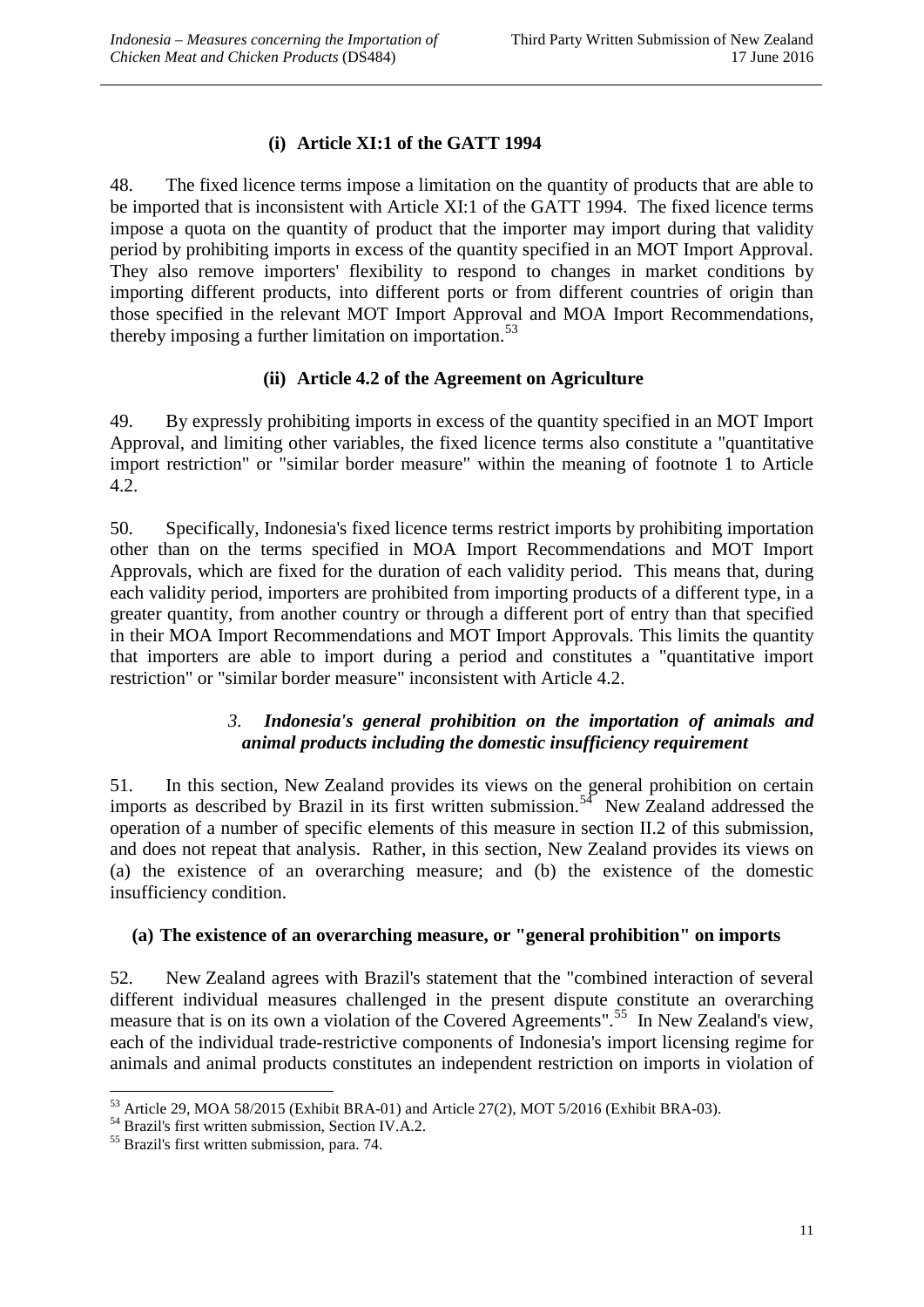Article XI:1 of the GATT 1994 and Article 4.2 of the Agreement on Agriculture. However, these individual restrictions and prohibitions do not exist in a vacuum. Rather, each element of Indonesia's import licensing regime for animals and animal products operates in conjunction to form an overarching trade-restrictive measure inconsistent with Article XI:1 of the GATT 1994 and Article 4.2 of the Agreement on Agriculture.

53. New Zealand also agrees with Brazil's contention that "the individual measures at stake in the current dispute were conceived to implement an official trade policy based on the overriding objective of restricting imports to protect domestic production".<sup>[56](#page-15-1)</sup> This underlying objective is reflected in multiple Indonesian laws,  $57$  and permeates each individual component of Indonesia's import licensing regime. Indonesia's laws are explicit that imports of a range of products are prohibited when domestic production is deemed sufficient to meet domestic demand. [58](#page-15-3)

54. New Zealand therefore considers that it is necessary for the Panel to assess *both* the restrictive nature of the individual components of Indonesia's import licensing regime *and* the measure as a whole. It is only when viewed as a collective whole, in light of its underlying objective, that the true extent of the regime's restrictiveness becomes apparent.

### <span id="page-15-0"></span>**(b) Domestic insufficiency requirement**

55. New Zealand agrees with Brazil's description of Indonesia's domestic insufficiency requirement, through which imports of animal products and food products are prohibited in circumstances where domestic supply is deemed sufficient to meet domestic demand.<sup>[59](#page-15-4)</sup> This measure, contained in a number of Indonesian laws, is a fundamental element of Indonesia's trade restrictive regime.

56. In response to Brazil's submissions, Indonesia claims in its first written submission that the domestic insufficiency requirement, or principle of "self sufficiency", reflects a "general principle described in some provisions of some of Indonesia's laws, and is commonly understood to relate to food security".<sup>60</sup> New Zealand disagrees with Indonesia's characterisation of this requirement on three grounds.

57. First, the provisions of Indonesia's laws that restrict importation based on the sufficiency of domestic production are much more than a "general principle". In reality, the provisions create mandatory and enforceable obligations which: (a) directly prohibit certain products in certain circumstances; and (b) restrict imports by creating uncertainty for importers as to when imports will be permitted. In the case of Law 19/2013 (the Farmers Law), criminal penalties (including potential imprisonment) exist for non-compliance with the

<sup>&</sup>lt;u>.</u>

<span id="page-15-2"></span><span id="page-15-1"></span><sup>&</sup>lt;sup>56</sup> Brazil's first written submission, para. 75.<br><sup>57</sup> See Section II.1 above and Article 36B, Law 18/2009 as amended by Law 41/2014(Animal Law) (Exhibit BRA-30), Articles 14 and 36, Law 18/2012 (Food Law) (Exhibit BRA-31) and Article 30, Law 19/2013 (Farmers Law) (Exhibit BRA-33).<br><sup>58</sup> Ibid.<br><sup>59</sup> Brazil's first written submission, paras. 80-83.

<span id="page-15-3"></span>

<span id="page-15-4"></span>

<span id="page-15-5"></span> $50$  Indonesia's first written submission, para. 92.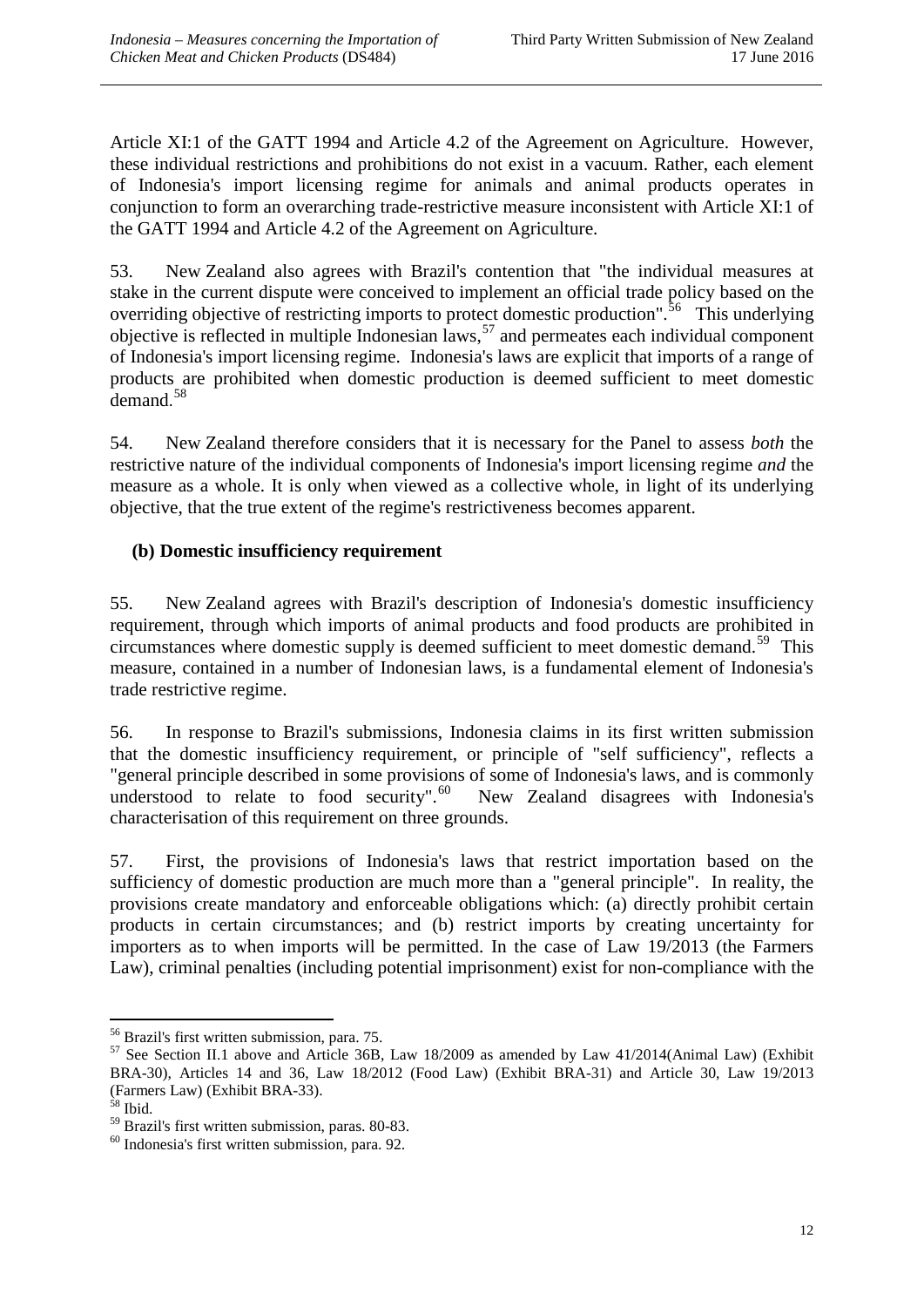domestic insufficiency requirement.<sup>[61](#page-16-1)</sup> The existence of such severe penalties is not consistent with Indonesia's contention that such provisions represent only a "general principle". The provisions of Indonesia's laws are binding legal obligations that limit importation.

58. Second, New Zealand notes that "self sufficiency" is not the same as "food security". There are fundamental differences between these concepts.<sup>62</sup> Indeed, as Indonesia's own exhibit states: "It is important to note that food self-sufficiency is not an expression of food security…[t]he concept of food security does not include a consideration of the origin of food or a country's capacity to produce it, so long as it is available, accessible, nutritious, and stable across the preceding three elements."<sup>63</sup> New Zealand considers that international trade and imports can form an important part of a WTO Member's food security policy. In fact, by prohibiting and restricting imports of certain food products, Indonesia's regime ultimately has the effect of decreasing supply and increasing the domestic price of these products, thus reducing their availability for Indonesian consumers.

59. Finally, the constant uncertainty created for importers as to when imports will be permitted or prohibited means that importers are unable to plan for and invest in imports. Importers are constantly at risk that the importation of particular products will be prevented based on domestic supply, thus creating an unstable environment for trade. Uncertainty of this kind has been held by a number of panels to constitute a restriction on importation that is inconsistent with Article XI:1 of the GATT 1994. This was summarised by the panel in *Argentina - Import Measures* which noted:

This uncertainty creates additional negative effects on imports, for it negatively impacts business plans of economic operators who cannot count on a stable environment in which to import and who accordingly reduce their expectations as well as their planned imports into the Argentine market. [64](#page-16-4)

60. For these reasons, in New Zealand's view, the domestic insufficiency requirement is inconsistent with Indonesia's obligations under Article XI:1 of the GATT 1994 and Article 4.2 of the Agreement on Agriculture.

## *4. Article XX of the GATT 1994*

<span id="page-16-0"></span>61. Indonesia has sought to justify a number of its measures under Articles  $XX(a)$ , (b) and (d) of the GATT 1994.<sup>65</sup> New Zealand will not address each of these defences in this submission, however it notes that does not consider that any of the measures described in this submission can be justified under these exceptions. In particular, New Zealand does not consider that Indonesia has demonstrated that the measures at issue are "necessary" to achieve

<span id="page-16-1"></span><sup>&</sup>lt;sup>61</sup> Article 101, *Farmers Law* (Exhibit JE-3) (stating that "Every Person importing Agricultural Commodities during the availability of sufficient domestic Agricultural Commodities for consumption and/or Government food reserves as intended in Article 30 paragraph (1) shall be punished with imprisonment of at most 2 (two) years and a fine of at most Rp 2.000.000.000,00 (two billion rupiah")).<br><sup>62</sup> Indonesia's first written submission, para. 92. <u>.</u>

<span id="page-16-2"></span>

<span id="page-16-3"></span><sup>&</sup>lt;sup>63</sup> J. Clapp, "Food self-sufficiency and international trade: a false dichotomy?", FAO: *The State of Agricultural and Commodity Markets*, (2015-2016), Exhibit IDN-7, p. 3.

<span id="page-16-5"></span><span id="page-16-4"></span><sup>&</sup>lt;sup>64</sup> Panel Report, *Argentina – Import Measures*, para. 6.260.<br><sup>65</sup> See Indonesia's first written submission, Sections III.D.6, III.E.4 and III.F.5.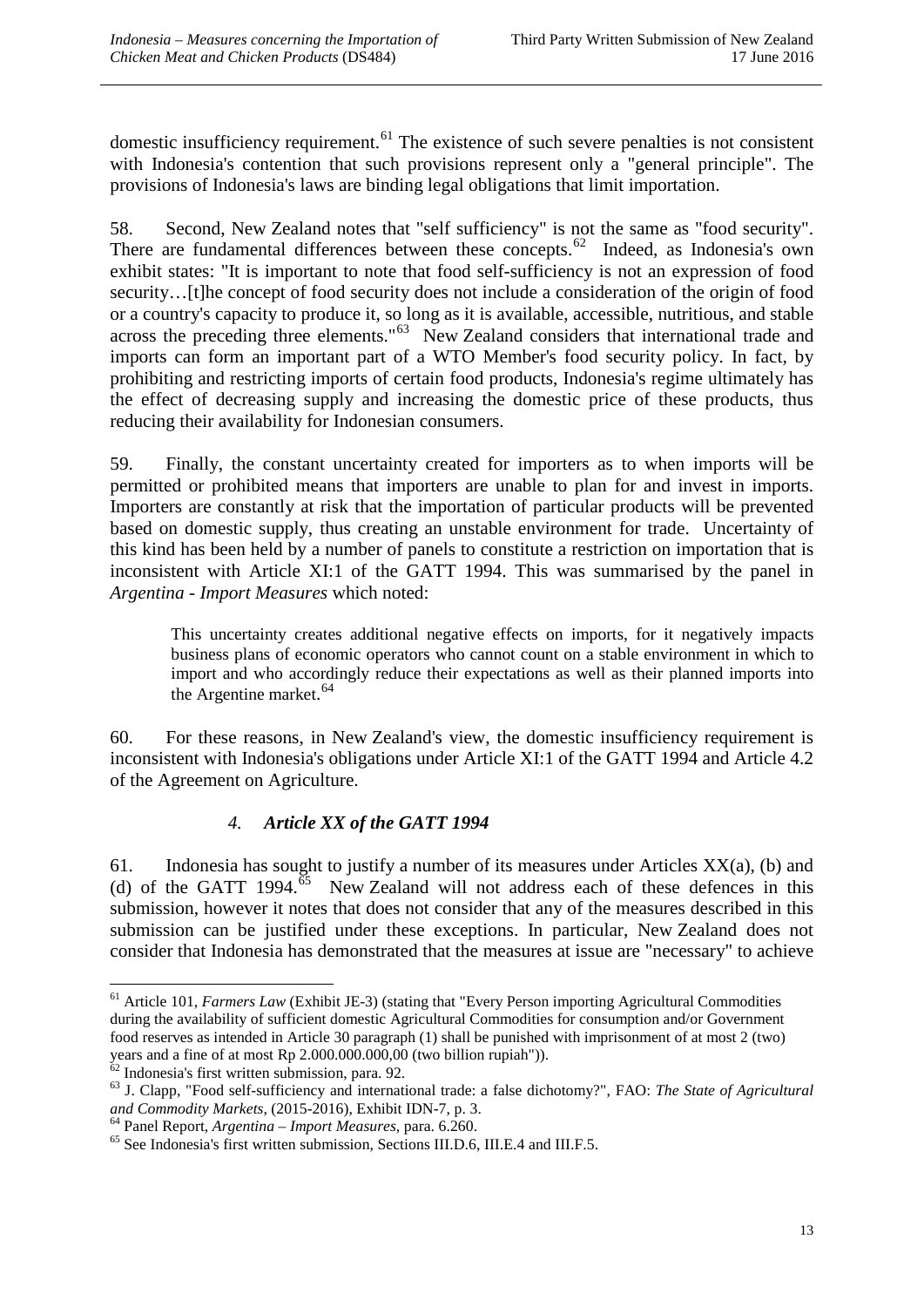the objectives specified by Indonesia in accordance with the relevant legal standards.<sup>[66](#page-17-2)</sup> New Zealand also considers that Indonesia has failed to demonstrate that its measures satisfy the chapeau to Article XX.

### <span id="page-17-0"></span>**III. LEGAL ISSUES RAISED IN INDONESIA'S FIRST WRITTEN SUBMISSION**

<span id="page-17-1"></span>62. In this section, New Zealand comments on two relevant legal issues raised by Indonesia in its first written submission.

### *1. Relationship between Article XI:1 of the GATT 1994 and Article 4.2 of the Agreement on Agriculture*

63. In its first written submission, Indonesia contends that there is a "conflict" between Article XI:1 of the GATT 1994 and Article 4.2 of the Agreement on Agriculture which renders Article XI:1 "not applicable law in the present dispute".<sup>[67](#page-17-3)</sup> New Zealand disagrees with this proposition.

64. First, New Zealand notes that a number of disputes have considered claims made by Members under both Article XI:1 of the GATT 1994 and Article 4.2 of the Agreement on Agriculture. In none of those disputes have panels found a conflict between these two articles. Indeed, in *Korea - Beef* and *India - Quantitative Restrictions*, the panel found certain measures breached *both* Article XI:1 of the GATT 1994 and 4.2 of the Agreement on Agriculture.<sup>68</sup> Similarly, in  $US - Poultry$  *(China)*, the panel found that measures relating to agricultural products that were challenged under both Article XI:1 of the GATT 1994 and Article 4.2 of the Agreement on Agriculture were inconsistent with Article XI:1 of the GATT 1994 (and used judicial economy in relation to the claims under Article 4.2 of the Agreement on Agriculture).<sup>69</sup> New Zealand considers Indonesia's suggestion of a conflict between these provisions an untenable interpretation that is not supported by the text of the provisions or extensive WTO jurisprudence.

65. Second, there is no "conflict" as, for the reasons described in Section III:2 below, New Zealand disagrees with Indonesia's contention that the legal standard under Article 4.2 of the Agreement on Agriculture places the burden on a complainant to establish that a measure is not "maintained under … general, non-agriculture-specific provisions of GATT 1994 or of the other Multilateral Trade Agreements in Annex 1A to the WTO Agreement".

66. Furthermore, simply because the Agreement on Agriculture applies only to agricultural products and the GATT 1994 applies to all products (including agricultural products), does not automatically render Article 4.2 of the Agreement on Agriculture the more specific provision in respect of import restrictions. The measures in this dispute which have been challenged by Brazil under Article XI:1 of the GATT 1994 and Article 4.2 are quantitative restrictions. Accordingly, because Article XI:1 of the GATT 1994 deals

<span id="page-17-2"></span><sup>&</sup>lt;sup>66</sup> See for example, Appellate Body Report, *Korea* — *Various Measures on Beef*, paras. 161-162 and 164.

<span id="page-17-4"></span><span id="page-17-3"></span> $^{67}$  Indonesia's first written submission, para. 74.<br> $^{68}$  Panel Report, *Korea-Various Measures on Beef*, paras. 762 and 768. Panel Report, *India - Quantitative Restrictions*, para. 5.242.<br><sup>69</sup> Panel Report, *US - Poultry (China)*, paras. 7.484 - 7.487.

<span id="page-17-5"></span>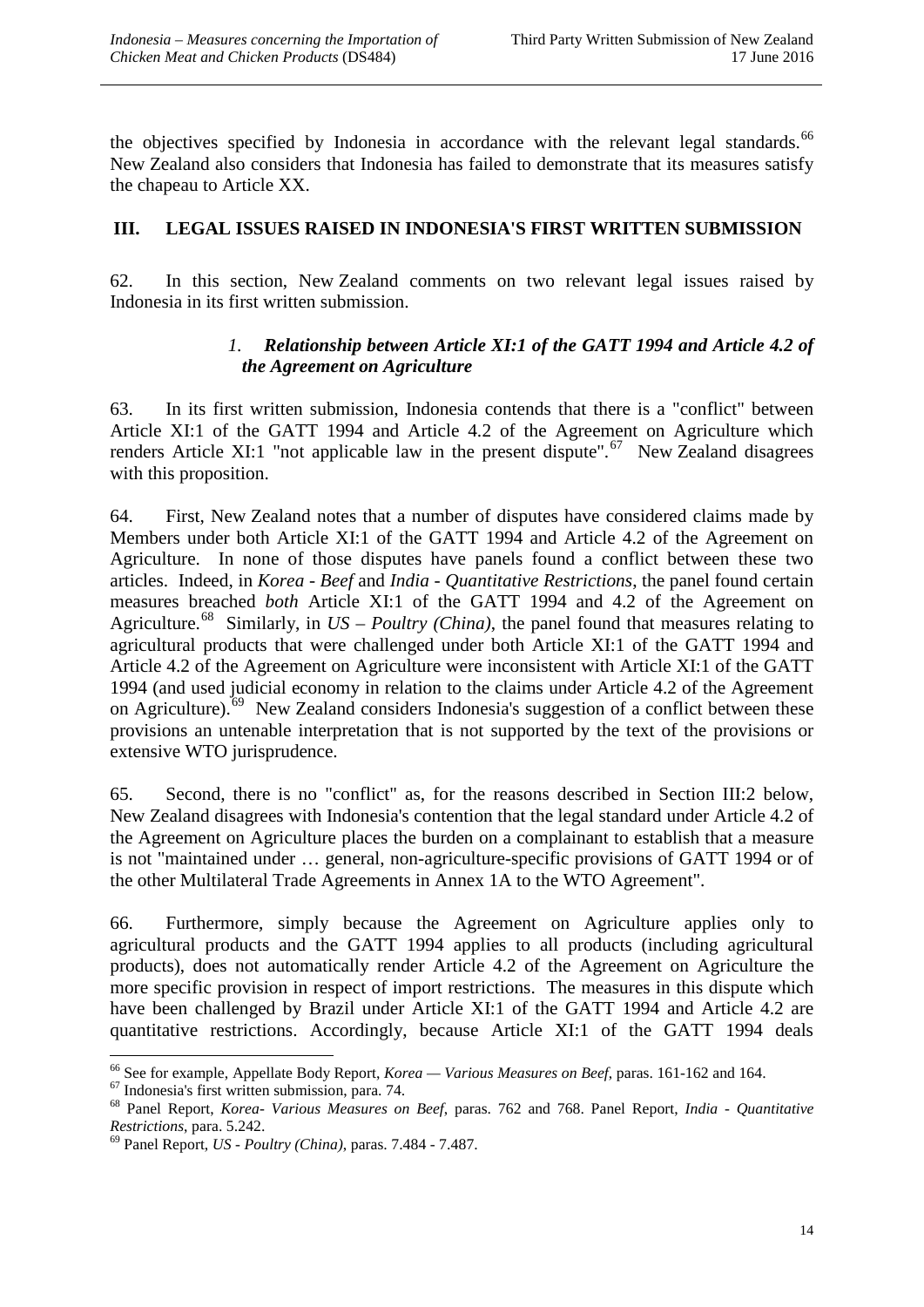exclusively, and in detail, with quantitative restrictions, it is the more specific provision in respect of these measures. In contrast, Article 4.2 of the Agreement on Agriculture deals not only with quantitative restrictions, but also a range of other measures, including minimum import prices, variable import levies, voluntary export restraints, and other similar border measures other than ordinary customs duties. The broad and general coverage of Article 4.2 of the Agreement on Agriculture means that it is not the more specific agreement in this instance.

### *2. Relationship between Article 4.2 of the Agreement on Agriculture and Article XX of the GATT 1994*

<span id="page-18-0"></span>67. Indonesia submits in its first written submission that, in order to establish a breach of Article 4.2 of the Agreement on Agriculture, a complainant has the burden of establishing that the measure is not "maintained under … general, non-agriculture-specific provisions of GATT 1994 or of the other Multilateral Trade Agreements in Annex 1A to the WTO Agreement".<sup>70</sup>

68. Indonesia's interpretation appears to be that, in order to establish a breach of Article 4.2 of the Agreement on Agriculture, a complainant must demonstrate that the measure is not permitted to be maintained under *any* of the non-agriculture specific provisions of the WTO agreements. In the present dispute, however, Indonesia focuses on claiming that Brazil has the burden of demonstrating that Article XX does not apply in respect of the measures challenged under Article 4.2 of the Agreement on Agriculture.

69. New Zealand considers that this novel argument is flawed. According to Indonesia, in order to demonstrate a violation of Article 4.2 of the Agreement on Agriculture, a complainant would not only have to demonstrate a *prima facie* violation of Article 4.2, but it would also have to posit and rebut possible defences under Article XX that a respondent might raise.

70. At the same time, Indonesia accepts that Article XX is an exception to Article XI:1 of the GATT 1994 and that ordinarily the burden is on the respondent to demonstrate that the exception applies.<sup>[71](#page-18-2)</sup> However, Indonesia contends that in the case of a claim of violation of Article 4.2 of the Agreement on Agriculture, the burden of proof is reversed.<sup>[72](#page-18-3)</sup> Indonesia seeks to turn the usual burden of proof in relation to Article XX on its head, contrary to the well-established principle that the burden of identifying and establishing affirmative defences under Article XX rests on the party asserting that defence.<sup>[73](#page-18-4)</sup> There is no justification for shifting the normal burden of proof in this way. It would be contradictory if the same provision were an exception to Article XI:1 of the GATT 1994 and not an exception to the obligation under Article 4.2 of the Agreement on Agriculture. The character of the Article XX defences is as an exception and such character should be maintained.

<sup>-</sup>

<span id="page-18-2"></span>

<span id="page-18-1"></span><sup>&</sup>lt;sup>70</sup> Indonesia's first written submission, paras. 72 and 112-116.<br><sup>71</sup> Indonesia's first written submission, para 69.<br><sup>72</sup> Indonesia's first written submission, paras. 72 and 112-116.<br><sup>73</sup> Appellate Body Report, *US – Woo* 

<span id="page-18-4"></span><span id="page-18-3"></span>